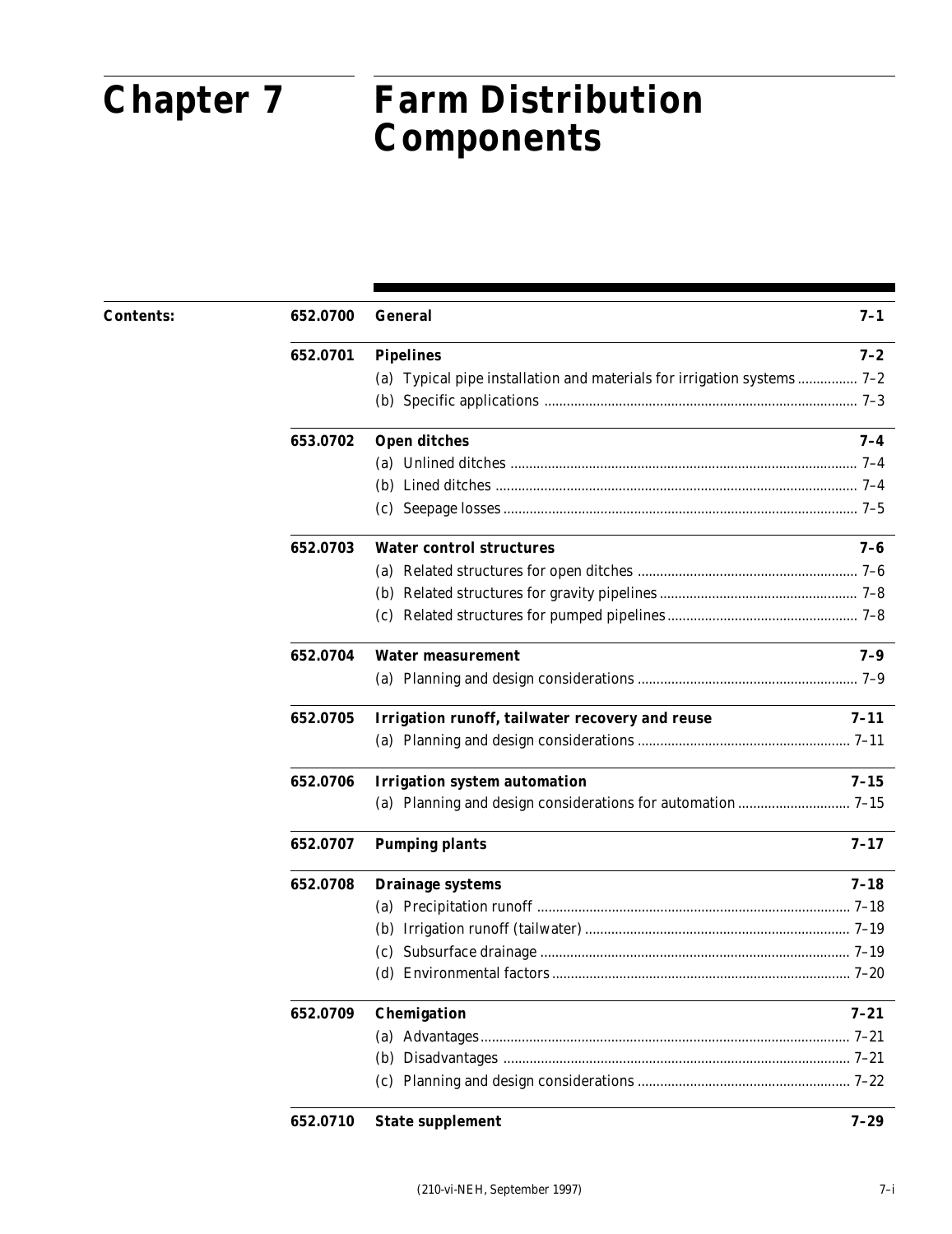| Tables | Table 7-1 | <b>Expected recovery from runoff</b>                                              | $7 - 13$ |
|--------|-----------|-----------------------------------------------------------------------------------|----------|
|        | Table 7-2 | Tailwater pit sizing for intermittent pumpback facility                           | $7 - 14$ |
|        | Table 7-3 | Overall efficiencies obtainable by using tailwater<br>recovery and reuse facility | $7 - 14$ |
|        | Table 7-4 | Liquid fertilizers (solutions) for sprinkler application                          | $7 - 27$ |
|        | Table 7-5 | Dry fertilizers for sprinkler application                                         | $7 - 28$ |
|        | Table 7-6 | Comparison of typical analysis of clear<br>suspension-type liquid fertilizers     | $7 - 28$ |

| Figures | Figure 7-1  | Irrigation water distribution system layout for several | $7 - 1$  |
|---------|-------------|---------------------------------------------------------|----------|
|         |             | fields and various irrigation methods and systems       |          |
|         | Figure 7-2  | Typical tailwater collection and reuse facility for     | $7 - 11$ |
|         |             | quick-cycling pump and reservoir                        |          |
|         | Figure 7-3  | Gravity flow from storage tank                          | $7 - 23$ |
|         | Figure 7-4  | Injection on suction side of pump                       | $7 - 23$ |
|         | Figure 7-5  | Venturi principle of injection                          | $7 - 23$ |
|         | Figure 7-6  | Pitot tube injection                                    | $7 - 23$ |
|         | Figure 7-7  | Pressure metering pump injection                        | $7 - 24$ |
|         | Figure 7-8  | Backflow prevention device using check valve with       | $7 - 25$ |
|         |             | vacuum relief and low pressure drain                    |          |
|         | Figure 7-9  | Safety devices for injection of chemicals into          | $7 - 26$ |
|         |             | pressurized irrigation systems using electric power     |          |
|         | Figure 7-10 | Safety devices for injection of chemicals into          | $7 - 26$ |
|         |             | pressurized irrigation systems using internal           |          |
|         |             | combustion engine power                                 |          |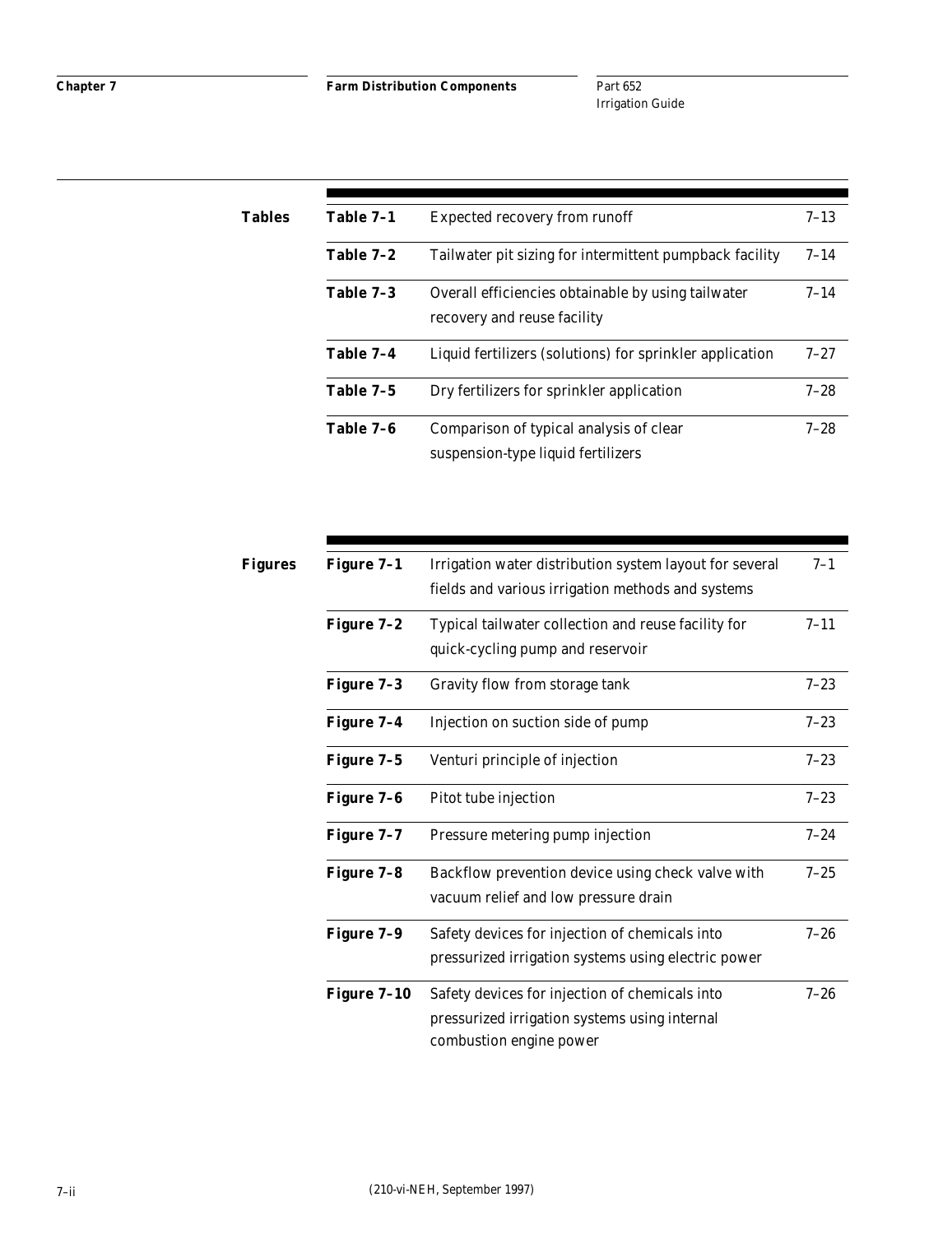# **652.0700 General**

Irrigation water should be made available to each part of the farm irrigation system at a rate and elevation or pressure that permits proper operation of irrigation application devices or facilities. Irrigation water should be conveyed as economically, efficiently, and safely as possible without excessive losses or erosion. Water should be delivered to the plant at a suitable quality for the planned purpose. All components of a farm irrigation water delivery system must be sized to furnish adequate irrigation water to meet planned crop use or scheduled delivery from an irrigation district. If

water is delivered on a rotation or turn basis, the system must be large enough to allow delivery of water in the time allowed. Plans should provide for future needs and expansion. Figure 7–1 displays a typical multifield delivery system for various irrigation methods and systems.

Sizing a system to meet peak (or planned) period crop water use requires careful consideration of many alternatives and compromises. They involve ditch and pipe size, pump size, labor considerations, capital investment, operating costs, available water capacity of soils, crop rotations, plant stress risk levels, and overall management of the farm enterprise. Providing water, along with good water management, to meet

**Figure 7-1** Irrigation water distribution system layout for several fields and various irrigation methods and systems

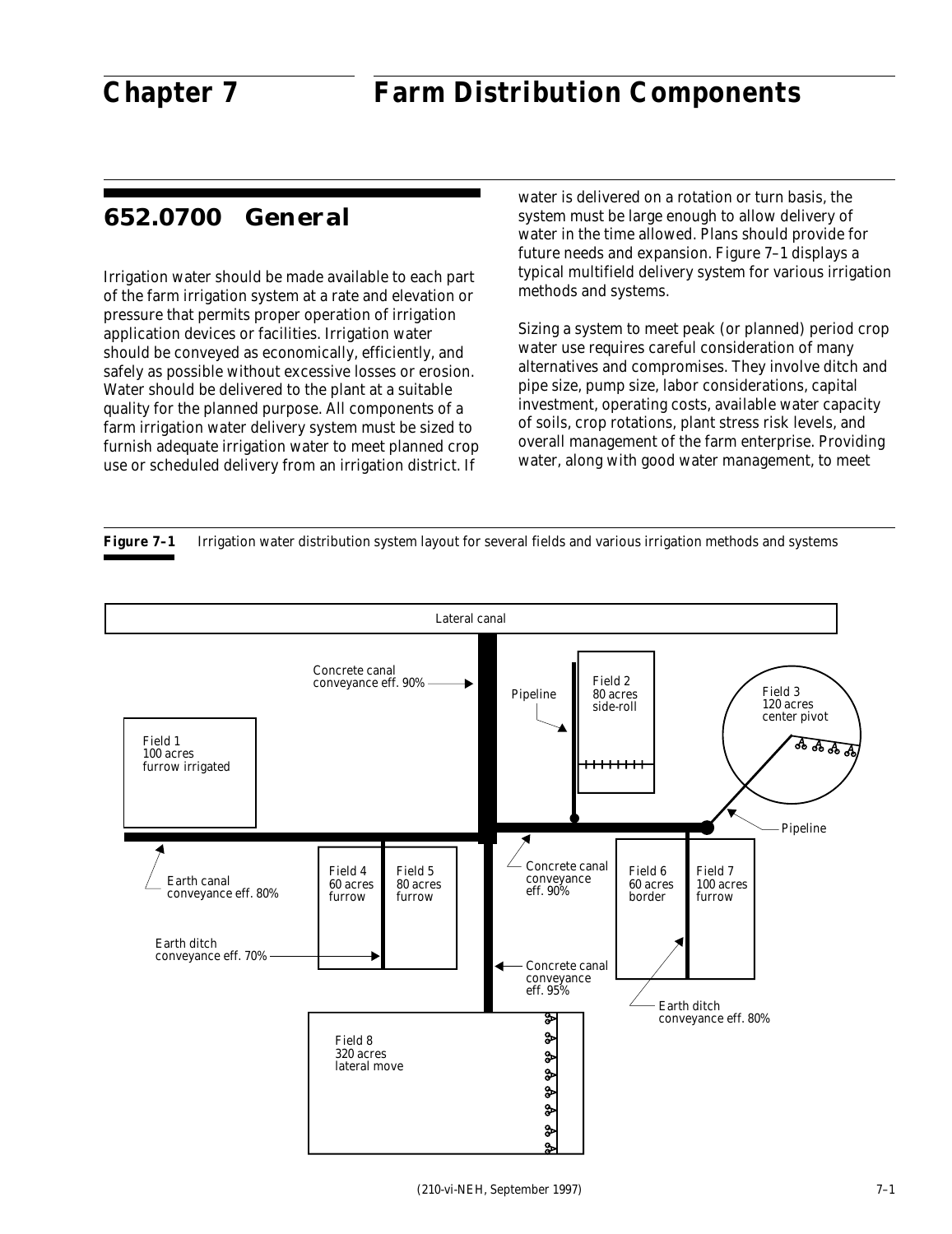crop needs 80 percent or even 50 percent of the time can be more economical than providing full irrigation for all conditions. This is especially true in humid and semihumid areas where a substantial part of plant water need is provided by rainfall.

Farm distribution components (facilities) include all necessary appurtenances, such as water control structures, slide gates, trash racks, screening devices, water measuring devices, flow control valves, air release valves, vacuum relief valves, pressure regulating or relief valves, controllable flow turnouts and drains, plus other components necessary for the long-term operation and maintenance of the system. All facilities should be located so they interfere as little as possible with farming operations. Components of the distribution system should be readily accessible for operation and maintenance. An operation and maintenance plan should be provided as part of the system plan or design.

Water delivery should be adaptable to meet specific crop water needs for each irrigation system used. Basic components of distribution systems include pipelines, unlined and lined open ditches, water control structures, water measurement devices, tailwater recovery and reuse facilities, system automation, pumping plants, surface drainage systems, and chemical storage, injection and transport facilities.

Design criteria, procedures, friction loss tables and charts, and design examples are provided in many Natural Resources Conservation Service (NRCS) references. These references include National Engineering Handbook (NEH) Part 634 (Section 3), Hydraulics; NEH Part 623 (Section 15), Irrigation; National Engineering Field Handbook, Chapters 3, Hydraulics, and 15, Irrigation; and several design notes and technical releases. Many programmable calculator and computer programs are also available to assist in the design of pipelines, open ditches, and pumping plants. References, tools, and programs most commonly used are included in 652.0710, State Supplement, and in Chapter 15, Resource Planning and Evaluation Tools and Worksheets.

# **652.0701 Pipelines**

Pipeline delivery systems can be pumped or gravity flow and consist of buried pipe, surface installed pipe, or both. A buried pipe can extend from a water source to the farm and to individual fields with surface pipe used for distribution within the field. Buried pipe can also extend into fields as a field main (or submain) and have risers and valves appropriately spaced to deliver water to surface ditches, portable water conveyance pipelines, gated pipe, or sprinkler laterals.

### **(a) Typical pipe installation and materials for irrigation systems**

### **(1) Culverts**

Culverts are generally short pipe sections where partial pipe flow conditions exist. Typical use includes:

- Equipment crossings in open channels (canals, laterals, ditches)
- Water control structures with flow control gate installation
- Water measuring

Materials are generally galvanized steel or aluminum corrugated pipe; PVC plastic pipe; corrugated PE (regular or smooth bore) plastic pipe; and reinforced or nonreinforced concrete pipe.

### **(2) Gravity pipelines**

Generally gravity pressure pipelines are longer pipe sections where full pipe flow, partial pipe flow, or a combination of both conditions exist. They rely on elevation drop to provide sufficient hydraulic gradient for flow to occur. Gravity pipelines are used to transport water in a conveyance or distribution system, or from a source to point of use, as buried or surface, permanent or portable pipes. Typical use includes:

- Water conveyance pipelines to reduce seepage and evaporation losses, prevent erosion, or provide control of water delivery.
- Inverted siphons to replace flumes or to cross low areas including gullies.
- Gated pipe to distribute water into furrows.
- Pipelines to provide gravity pressure for sprinkler or micro irrigation systems.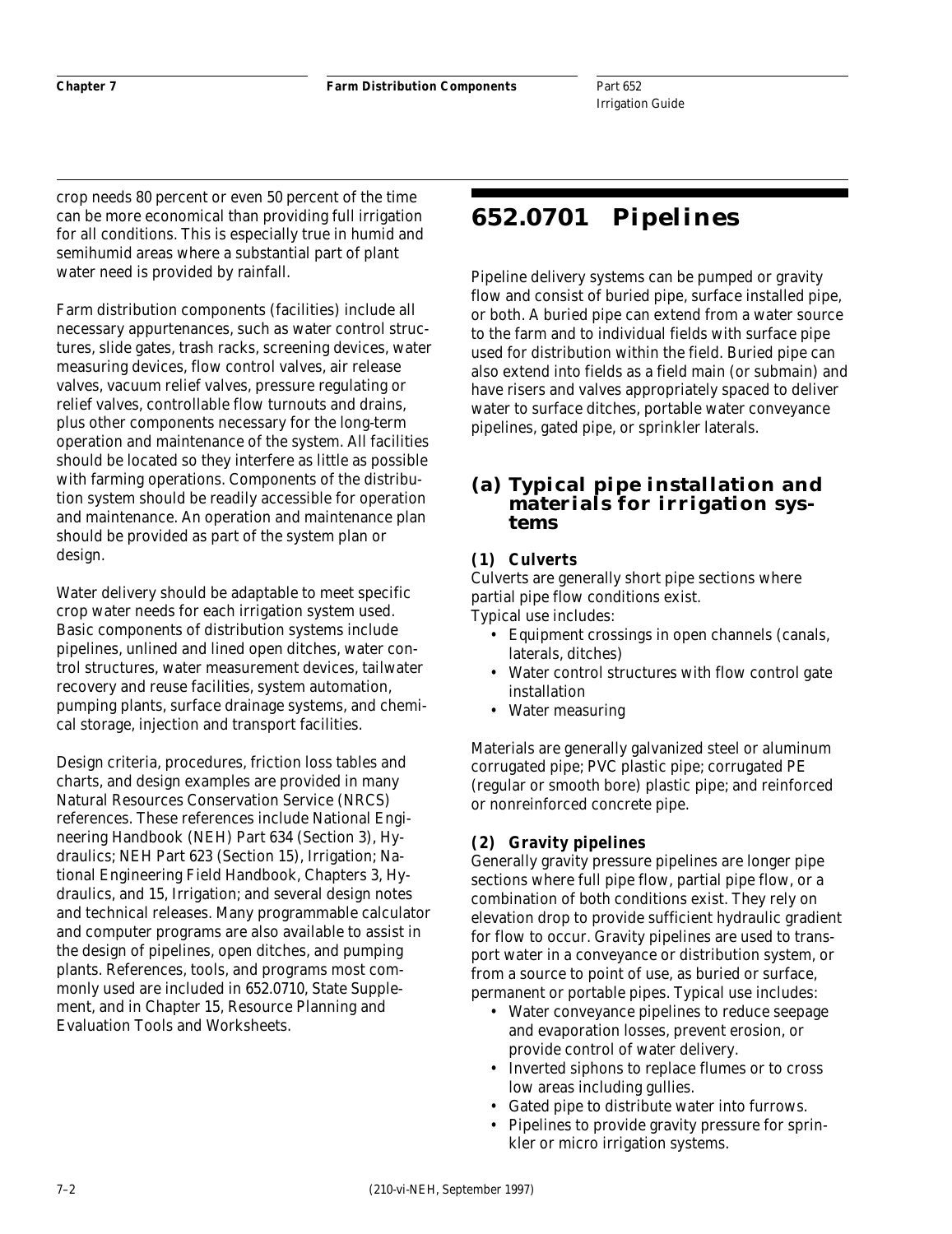Materials are generally plastic, welded steel, galvanized steel, reinforced or nonreinforced concrete, reinforced fiber glass, or aluminum.

#### **(3) Pumped pressure pipelines**

Pumped pressure pipelines can be buried or surface installed. Generally longer sections are used where full pipe flow conditions exist and shorter sections where water is pumped from a source (pond, canal, stream, well) to an open ditch that is close by. A pump is used to provide adequate pressure head to overcome elevation and pipe and fitting friction losses. Pipelines can be permanent or portable. They are used to transport water in a conveyance and distribution system or from source to point of use. Typical use includes:

- Pipe within a pumping plant system that lifts water from source to open ditch or field.
- Conveyance and distribution system.
- Pipelines to contain pressurized flows for use in sprinkler and micro irrigation systems.

Materials are generally welded steel, galvanized steel, aluminum, or plastic.

# **(b) Specific applications**

Gated pipe is a surface portable pipe (generally PVC or aluminum) used to distribute controlled flows to furrows at very low pressure head  $\left($  < 1 to 2 lb/in<sup>2</sup>). Disposable, thin wall (7 or 10 mil), lay-flat PE pipe is also available. Its use is generally limited to 1 or 2 years. With the pipeline filled with water, a hand punch mounted on a handle, approximately 2 feet long, is moved in an arc to create holes (or gates) at each furrow. Hole sizes are selected to discharge predetermined amounts of water at each furrow, based on head available in the pipeline. Pipeline grades can be established where only two or three hole sizes are necessary in a quarter-mile pipeline. Maximum head (pressure) in lay-flat PE pipe must be less than 10 feet (4 psi).

Gated pipe can be used in place of an open head ditch at the upper end of a field. It is also well suited to use in place of an intermediate temporary head ditch on fields too long to be irrigated in one length of run. Socks or other devices attached to each gate help to reduce exit velocities; thereby minimizing erosion at the head of furrows. The degree the gates are opened accurately regulates water flow to each furrow. Where

water source to the gated pipe is from open ditches, screening for debris removal may be necessary to prevent plugging of gate openings. Gated pipe is used in cablegation and surge systems. Once gated pipe is installed at the head of the fields for the duration of the irrigation season and the gates are adjusted, additional labor is rarely necessary.

The most common problem with gated pipe is having excess pressure head. Excess pressure head accelerates pipeline leakage at the joints and furrow erosion immediately downstream of gates. Easy to install devices are available to reduce pressure head. These can be installed inside the pipe as controllable low head gates or outside the pipe as flow-through stands or boxes.

When disposable PE pipe is used, the pipeline is laid out, filled with water, and predetermined sized holes punched for each irrigated furrow. When reinforced PVC lay-flat pipe is used, adjustable gates can be inserted in the holes. Typically two or more hole sizes are required across the field to deliver a design flow rate to each furrow (or border strip). Very low pressure head is used in the pipelines, thus friction loss and elevation differences become critical.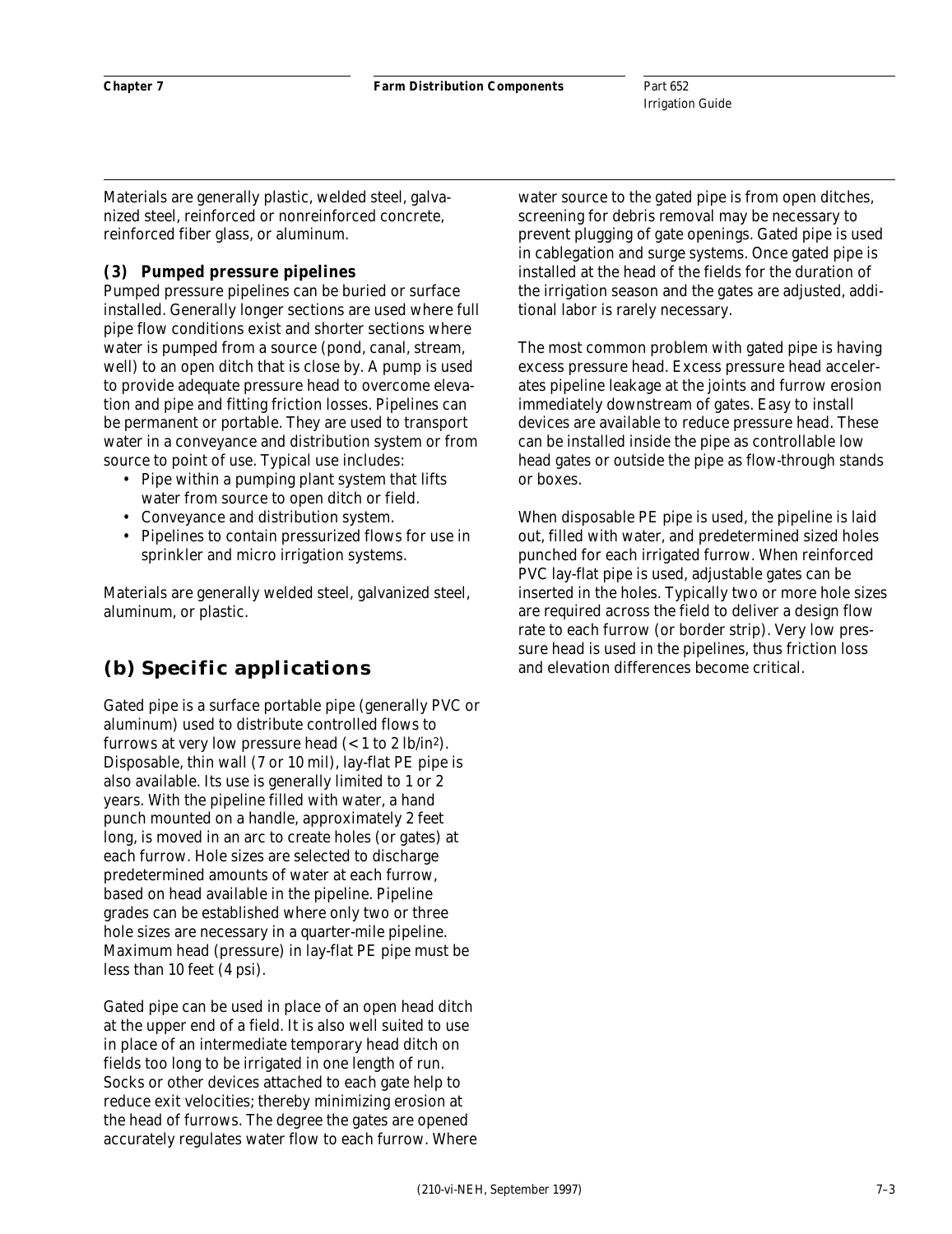# **653.0702 Open ditches**

Open ditches are typically open channels of geometric cross sections used to carry irrigation water to its point of use. These ditches should be of adequate size and installed on nonerosive grades. Small, inadequate ditches that do not have proper water control structures and maintenance probably are the source of more trouble and consume more time in operating a surface irrigation system than any other cause.

Open channels that carry irrigation water from a source to one or more farms are typically referred to as canals and laterals; and are generally permanent installations. Field or farm ditches convey and distribute water from the source of supply (canals, laterals, wells) to a field(s) within a farm. Most are permanent installations except where they are used within a long field to shorten length of runs, where excessive sediment is in irrigation water, or where crop rotations require differing field layouts. In these cases they are installed at planting time and removed before or following harvest.

Head ditches are used to distribute water across the high end of a field for surface irrigation, typically perpendicular to the direction of irrigation. They provide water for all surface irrigation systems including basin, border, furrow, corrugations, contour ditch, and contour levee. The water surface in head ditches should be high enough above the field surface to allow design discharge from outlet devices under all conditions. Outlets installed too high can cause soil erosion, which in turn requires correction.

Outlet devices may be siphon tubes, notches or cutouts, gated ports or pipes (spiles), or gated structures. Notches or cutouts require less head to operate than siphon tubes; however, variation in flow caused by water surface elevation change can be greater. Siphon tubes require at least 4 to 6 inches head difference between the water level in the ditch and field, with 8 to 10 inches recommended. If possible, head ditches should be nearly level so that water can be checked for maximum distances, thus requiring fewer check dams and less labor. Good workable grades are 0.05 to 0.2 foot per 100 feet.

Field ditches work best and require less maintenance when constructed in medium to fine textured soils. Seepage is typically low, and banks are more stable and are easier to build and maintain. Vegetation and burrowing animals can cause problems with any soil. Open ditches take up valuable space and can hinder farm operations. Maintenance requirements are much higher than those for pipelines.

Open ditches, laterals, and canals can provide good habitat for a variety of wildlife. Keeping ditches clear of vegetation requires less overall maintenance, but limits wildlife cover and food. Herbicides are sometimes not friendly to wildlife and their food supply. Well vegetated ditchbanks can help prevent soil erosion and at the same time be good habitat for several varieties of upland game birds.

# **(a) Unlined ditches**

Seepage is generally not a problem in medium to fine textured soils; however, erosion and downstream sediment deposition can occur if soils are erosive. In coarse textured soils, seepage can be a big problem. Delivery and field ditches are generally installed and cleaned with a V-ditcher mounted on or pulled by a farm tractor. Larger ditches can be constructed and maintained using backhoe type equipment or small front-end loaders.

Water measuring and control using unlined ditches is less convenient and sometimes difficult. Portable plastic or canvas dams are generally used to raise the water elevation for diversion onto a field. Typically portable plastic or canvas dams have a useful life of 1 year.

# **(b) Lined ditches**

Seepage, erosion and bank stabilization problems in medium to coarse textured soils can be controlled with ditch linings. The lining material used depends on climate (temperature extremes, freezing and frost heave potential), soil conditions, on-farm livestock, local area wildlife, such as deer, installation cost, and maintenance. Improved water control on the downstream end of head ditches can be reason enough to install ditch lining material.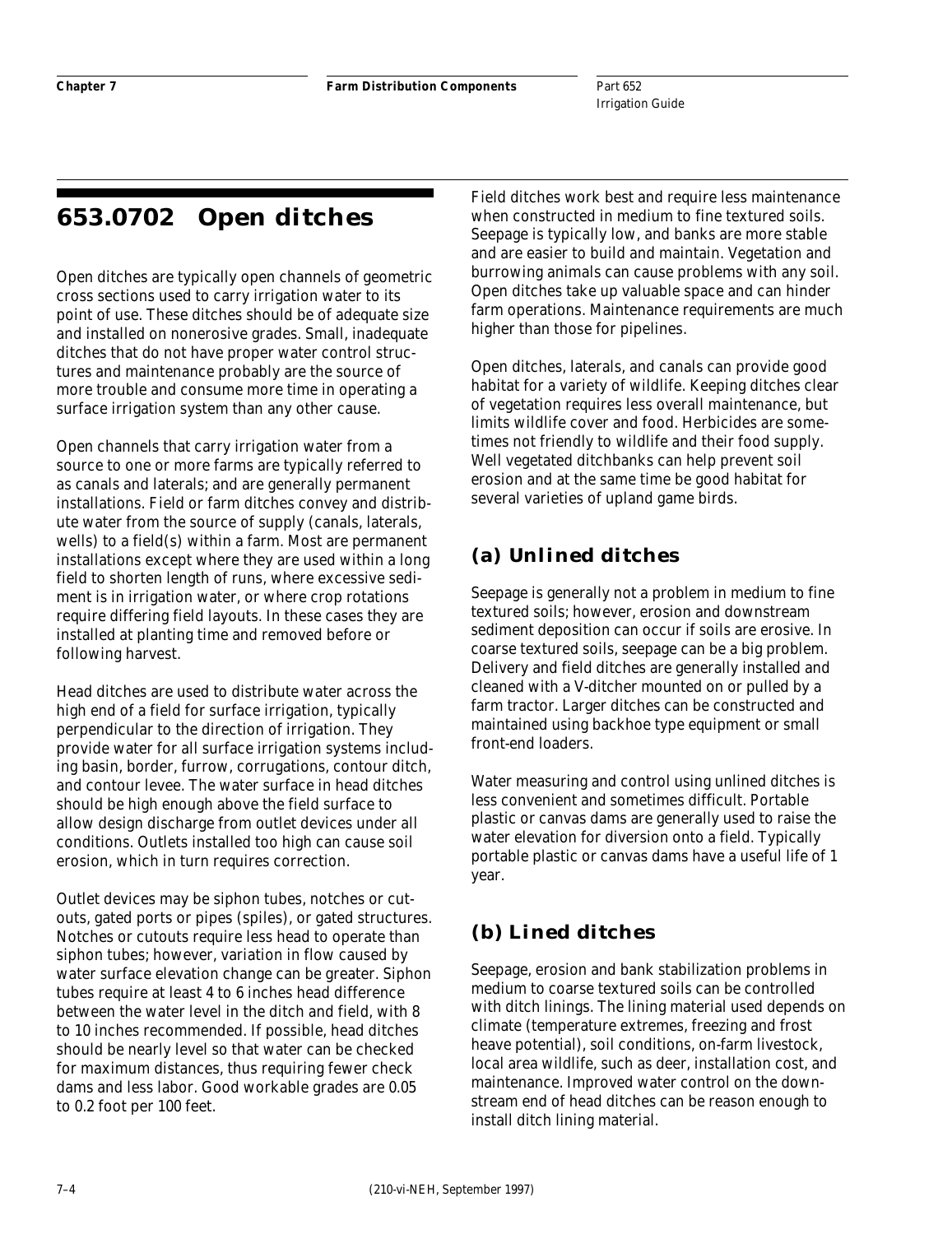Ditch lining materials include compacted soil, high expanding colloidal clay (bentonite), hand formed nonreinforced or reinforced concrete, slip formed nonreinforced concrete, pneumatic applied concrete mortar (gunnite), cold spray-applied membrane, and flexible membranes of plastic, elastomeric, or butyl rubber. Flexible membranes should be protected from physical damage and ultraviolet light by covering with aggregate or soil. Flexible membranes with concrete or aggregate protection can be installed underwater if the water velocity is less than 5 feet per second.

The suitability, limitations, and general installation requirements of lined ditches are described in more detail in NEH, Part 623 (Section 15), Chapter 3, Planning Irrigation Systems. Design criteria, installation requirements, and material specifications for the most common linings are detailed in the National Handbook of Conservation Practices and other references.

### **(c) Seepage losses**

Methods used to determine conveyance efficiency and estimate seepage losses from open ditches include:

- Measuring inflow and outflow in specific reaches using existing or portable measuring devices, such as weirs, flumes, or current meters.
- Using controlled ponding and measuring the rate of water level drop.
- Using seepage meters, such as a portable constant-head permeameter.
- Estimating losses based on characteristics of the base material.

Controlled ponding is one of the most accurate methods, but must be done during a non-operation period. It requires installation of small dams to isolate the study area. Ponding must begin above the normal water surface elevation and continue below the normal elevation of operation. At the normal water surface, the volume of water lost (usually cubic feet) can be converted to a rate per hour (or minute) per square foot of wetted ditch perimeter.

Accuracy of the inflow-outflow method depends on accuracy of flow measuring devices and is generally limited to longer reaches. However, seepage can be measured during operation periods.

Estimating seepage losses in the delivery system is described in more detail in NEH, Part 623 (Section 15), Chapter 2, Irrigation Water Requirements. A range of expected seepage losses, depending on the base material in the ditch, lateral or canal, is provided. The range is dependent on the amount of fines in the soil.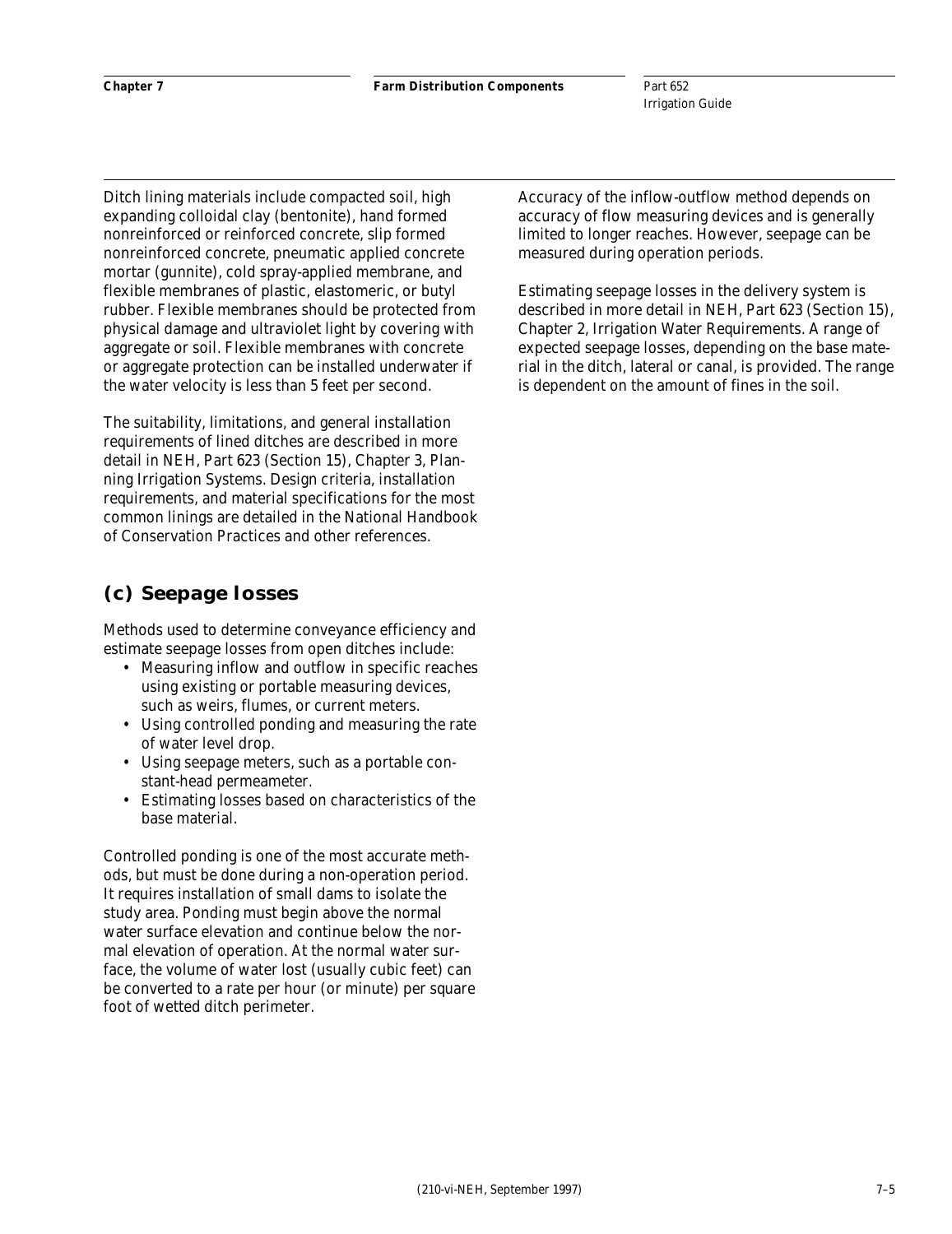# **652.0703 Water control structures**

Water control structures are an integral part of the farm distribution system. These structures are typically constructed to help assure proper delivery and distribution of water supply, to prevent erosion, and to keep water losses to a minimum. Adequate water control structures also reduce labor. They include water measuring devices, an essential part of efficient water application and use. The type of structures and materials adaptable are dependent on climate, site conditions, water delivery system, irrigation system used, and cost of installation and maintenance. Water control structures are described in more detail in NEH, Part 623 (Section 15), Chapter 3, Planning Farm Irrigation Systems; National Engineering Field Handbook, Chapter 15; and National Handbook of Conservation Practices, FOTG (Section 4).

### **(a) Related structures for open ditches**

Where open ditches are used to deliver water to sprinkler, surface, or subirrigation systems, structures are typically needed to screen and remove trash and debris, settle and remove sediment, measure flow, divide water, control grade for erosion protection at gated flow turnouts and ports, for spill and overflow, ditch checks, and pipeline inlets and outlets. Some type of structure may be needed to carry water across depressions or drains and under roadways or other obstructions. Flumes, inverted siphons (sag pipes), and culverts are the most commonly used structures for these purposes.

#### **(1) Flumes**

Flumes are channels constructed from metal, wood, concrete, or plastic. They are used to:

- Control water through a short channel reach; i.e., water measuring flume ditch check.
- Transport water across landscape depressions.
- Transport water across high seepage or unstable areas.

Flumes can be supported directly on earth or by a concrete, metal, or wood substructure. Flume capacity is usually determined by the flow capacity of the ditch. The foundation and substructure are designed to support full flume conditions even though normal flow rates are less. Flume channels can be any shape, but are typically rectangular, half round, or full diameter pipe. Hydraulically, all operate as open channels. Properly designed welded steel and corrugated metal pipe can be used to span short distances instead of providing a continuous substructure.

### **(2) Siphons**

Siphons are used to carry water over low rises on the landscape or other obstructions. For flow to occur the net hydraulic gradient must be positive, including entrance head, pipeline friction, and outlet head losses. Maximum allowable rise is determined by location of the site above mean sea level. In all practicality, elevation differences should be no more than 5 to 10 feet, with both ends of the siphon either covered by water or controlled with a valve.

A vacuum pump can be used to prime the siphon and exhaust accumulated air during operation, thus maintaining siphon capacity. Air must be exhausted, but not allowed to enter the conduit. Siphon design water velocities should be 2 to 3 feet per second.

Slow velocities can be a problem in siphons. Negative pressures cause dissolved air to release and collect at the high point of the siphon. The increased size of the air bubble causes reduction in flow by reducing the effective cross section area of the pipe. Ultimately, the siphon may cease operation. High velocities help carry dissolved air on through the siphon or at least give less residence time in the negative pressure zone. Multiple individually controlled pipelines that are small in diameter may be desirable rather than one larger pipeline. Operating as few pipelines in the group as possible is suggested where flows are low. This helps maintain higher pipeline velocities.

Available alternatives to using a siphon should be seriously considered because construction requirements are high and continuous high maintenance is required. If energy is available, high volume propeller or axial flow pumps are generally preferred.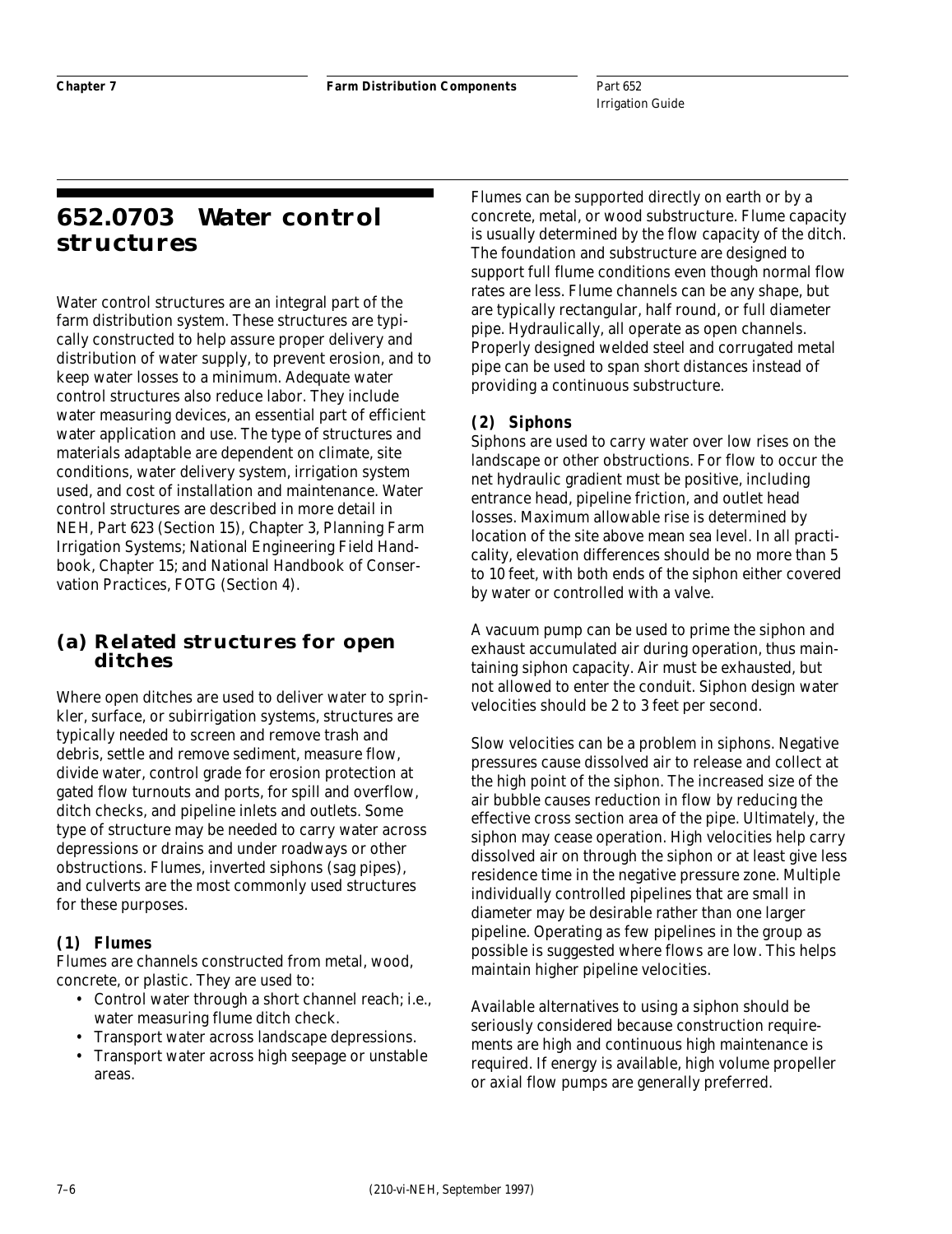#### **(3) Inverted siphons**

Inverted siphons (sometimes called sag pipes) are closed conduits used to carry water across depressions in the landscape. They can be installed on multiple foundations above the ground surface or can be buried. Inverted siphons can also be used to cross under roadways, pipelines, and other obstructions. For flow to occur the net hydraulic gradient must be positive, including entrance head, pipeline friction, and outlet head losses. To prevent freezing damage in cold climates, drainage of the conduit during winter months should be considered. Inverted siphons differ from flumes in that some part of the siphon operates under a pressure head.

#### **(4) Culverts**

Culverts are conduits installed at or slightly below ditch grade and are commonly used to carry water under farm roads or field access points. They are typically corrugated metal pipe (CMP), welded steel pipe, concrete pipe, or plastic pipe. Either full or partial pipe flow conditions occur, depending on design and installation. To increase flow area at shallow depths, a larger circular pipe installed below grade may be more desirable than a pipe of elliptical (pipe arch) cross section or multiple pipes on grade. Where pipeline velocities are greater than 2 feet per second, the full pipe diameter can be considered as the effective hydraulic cross section. Where pipeline velocities are less than 2 feet per second, or to be more conservative, assume the below grade portion of the pipe is silted full.

#### **(5) Grade control structures**

Where the ditch grade is such that the design flow would result in an erosive velocity, some protective structure, such as a chute spillway, drop spillway, or pipe drop (or canal lining), is necessary. These structures control velocity in the ditch by dropping the water abruptly from a higher elevation to a lower elevation in a short protected distance. They can also serve as a ditch crossing (if designed as such) or water measuring device. With grades exceeding 2 to 3 percent, such alternatives as a pipeline or lined ditch should be considered. In all cases unstable flows (including hydraulic jumps) must occur within the structure.

#### **(6) Distribution structures and devices**

Distribution control structures are necessary for easy and accurate division of irrigation water to fields on a farm or to various parts of a field. These structures may consist of:

- Division boxes to direct flow of water to two or more pipelines or ditches.
- Check structures that raise the elevation of the water surface upstream so that water can be diverted from the ditch onto a field.
- Turnout structures to divert part or all the irrigation stream to a selected part of the irrigated area.

Each water division structure should provide flow measurement on every outlet. Calibrated flow cross sections or standard water measuring weirs and flumes can be used. Little cost increase is incurred where the measuring device is designed and installed as a part of the initial structure.

Various devices are used for controlling and discharging water into each furrow, basin, or border. For basin and border systems, outlet control devices are generally either flashboard structures, gated structures, short gated pipe, or large diameter siphon tubes. Where large flows are used, erosion protection at the structure outlet is generally needed. Where water velocities within the structure are appropriate to prevent sedimentation, outlets can be installed below field grade. Excess energy is absorbed as water raises with the structure (apron or pipeline).

For furrow systems, near equal flow should be delivered to each furrow. The most commonly used outlets are siphon tubes or gated spiles or pipe. To change flow, only the slides on gates need to be adjusted or the water level can be raised or lowered at the upstream or downstream end of the siphon tube. Flow rate in siphon tubes results from head (elevation) difference in upstream and downstream water levels. Where the outlet end of a siphon tube is above the water surface in the furrow, the pipe centerline elevation of the tube outlet becomes the downstream water level. Two smaller diameter siphon tubes are frequently used for each furrow. This allows one to be removed to cutback or reduce flow in a furrow where the advance rate is excessive (such as wheel compacted or hard furrows).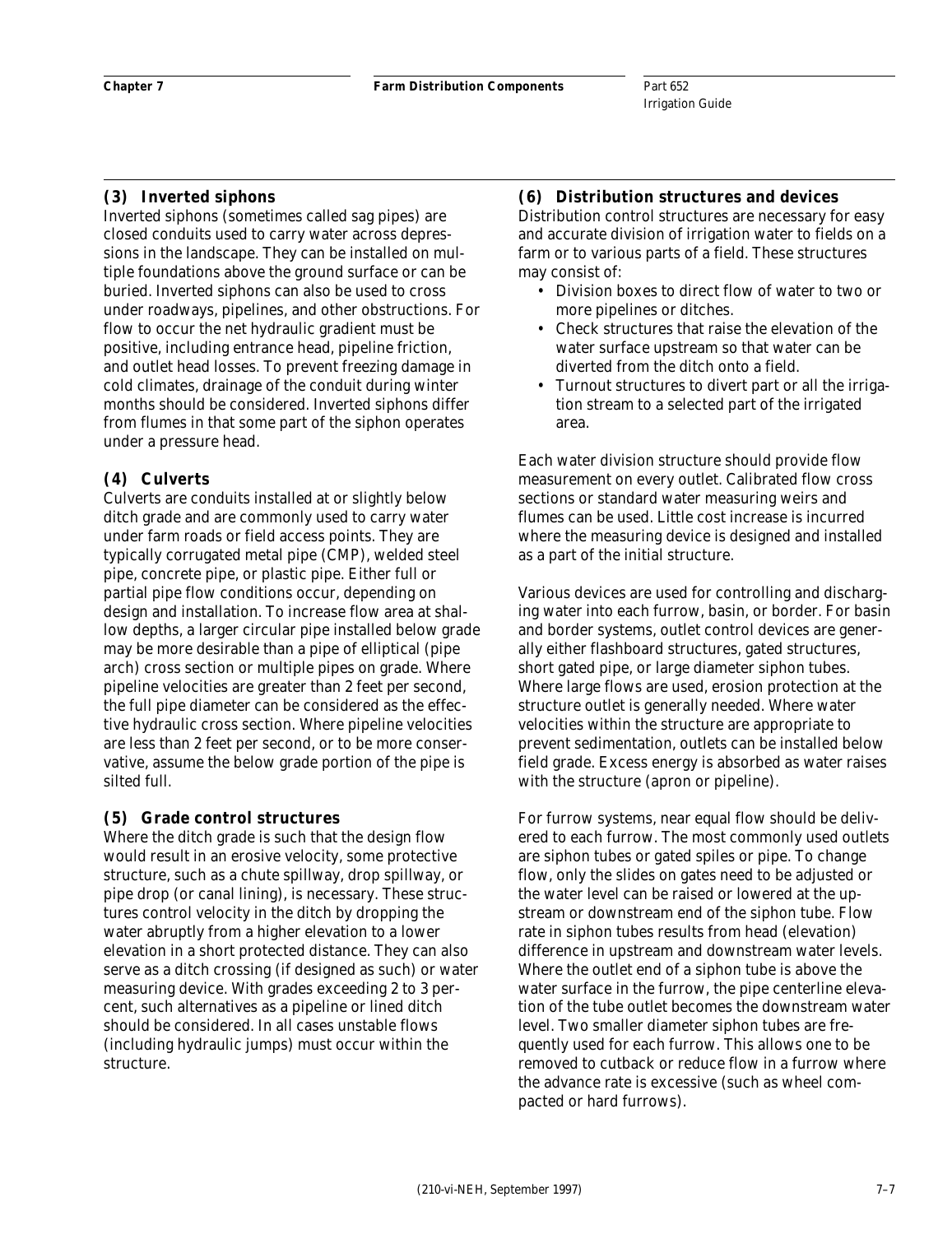Cutback flows can also be achieved by raising the outlet end of the siphon tube (generally by inundating a larger part of the siphon tube), thereby reducing the available head on the tube. However, the irrigation head or ditch flow must be reduced, the additional water must be bypassed, or additional siphon tubes must be set. When additional tubes are set, a new irrigation set start time and end time are established. They then need to be cut back, and the extra water reset, and so forth.

### **(b) Related structures for gravity pipelines**

Where gravity flow pipelines are used to distribute water to surface or subsurface irrigation systems or to help pressurize sprinkler irrigation systems, structures are typically needed for:

- Trash and debris removal, and perhaps water screening (or filtering)
- Pipeline inlet and outlet
- Flow measurement
- Miscellaneous valves, such as flow control, air release, vacuum relief, pressure regulation, and surge control
- Head control for gated pipe, cablegation, and surge systems
- **Drains**

### **(c) Related structures for pumped pipelines**

Where pumped pipelines are used to distribute water to surface, sprinkler, micro, and subirrigation systems, structures are typically needed for pumping plant inlets (including trash and debris removal), water screening (filtering), flow measurement, drains, surge blocks, and valves, such as pressure regulation, air release, vacuum relief, and flow control.

*Standard drawings for water control structures should be used whenever and wherever possible.* Materials used in water control structures include cast in place concrete, concrete or cinder block masonry, grouted rock riprap, steel (painted, galvanized, glass coated), aluminum, treated or nontreated wood, and plastic. Nonstructural concrete or cinder block masonry structures can be installed without mortar if every hole is filled with mortar and a #3 (3/8 inch) reinforcing bar is used to help maintain vertical alignment. Horizontal reinforcement (i.e., K web) with mortar, is provided every 16 to 24 inches of height. An extended reinforced concrete structure floor provides footings (foundation) for stacked blocks. Number three or larger reinforcing bars extend out of the foundation into the first two or three layers of blocks. For aesthetics, exposed areas can be plastered with mortar.

Durability, installation and maintenance costs, aesthetics and environmental compatibility, ease of use, farm labor skills, and availability of materials are all necessary considerations for designing these related structures. Many standard drawings are available for water control structures. See section 652.0710, State supplement, for standard drawings and design procedures.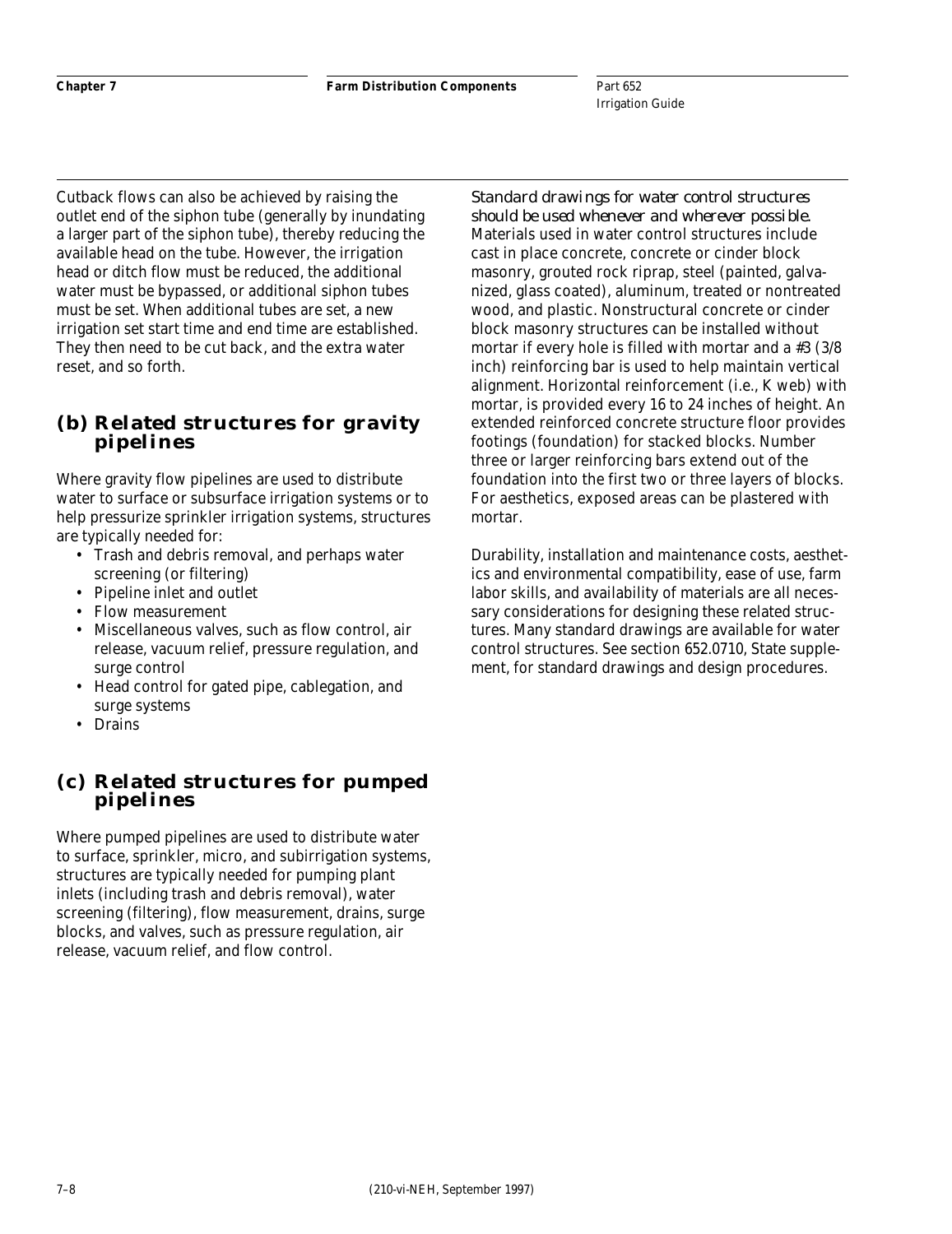# **652.0704 Water measurement**

A method of measuring water flow onto a field is an important part of every irrigation system. As the demand for water and energy increases, the need for more efficient use of water increases. Water measurement is essential for equitable distribution of the water supply and for efficient use on the farm. Knowing how *much water* is applied is essential for proper irrigation water management. Flow measurement has other uses; for example, they can indicate when a pump impeller is becoming worn and inefficient or when well discharge becomes reduced. Flow changes can also indicate clogged screens or partly closed or plugged valves. Water rights and use requirements increasingly specify that measuring devices be installed.

The most common methods of water measurement and the equipment or structures are described in greater detail in NEH, Part 623 (section 15), Chapter 9, Measurement of Irrigation Water; the ASAE publication Flow Measuring Flumes for Open Channel Systems written by Bos, Replogle, Clemmens in 1991; and the U.S. Bureau of Reclamation's interagency 1997 publication of the Water Measurement Manual. USDA NRCS and Agricultural Research Service provided input to this publication to make it state-of-art in flow measurement. Publication is late 1997.

**Common measuring devices are further described in chapter 9 of this guide**. Units of flow rate and flow volume commonly used are cubic feet per second (ft3/sec), gallons per minute (gal/min), gallons per hour (gal/hr), million gallons per day, acre-inches per day, acre-feet per day, miners inches, head of water, acres of water, feet of water, shares, acre feet, acre inches, and inches of water. Head or depth units commonly used are feet, tenths and hundredths of feet; and inches and tenths of inches.

Irrigation consultants must acquaint themselves with terms and flow units used locally and must be able to convert to units commonly used in tables, graphs, charts, and computer programs. Many ARS, commercial, and university computer programs used for design of irrigation system components can use either English or metric units.

### **(a) Planning and design considerations**

To accurately measure water, water measurement devices must be installed according to requirements specific to that device. In addition, they must be operated under the conditions for which they are designed. Maintenance must be performed as with any other part of an irrigation system. Re-calibration of some devices may be necessary to assure long-term continuing accuracy.

Many types of devices can be used for flow measurement. The best suited device depends on accuracy desired, ease of use, durability, availability, maintenance required, hydraulic characteristics, ease of construction, and installation cost. In some areas state and local requirements dictate. The following methods or devices each have their own flow equation or calibration process.

### **(1) Open ditch flow**

Volumetric—Flow measurements are made by measuring time required to fill a known volume.

*Submerged orifices—*Sharp edged orifices of various shapes and sizes can be used. Head differential of water surface upstream and downstream causes flow through the orifice. Flow is calculated using standard orifice flow equations. The orifice flow "Coefficient" for many types of orifices has been determined experimentally.

*Weirs—*Sharp crested (Cipolletti, 90° V-notch, rectangular) and broad crested (Replogle). Flow depth (head) is measured upstream of crest. Crest width (opening width) can be either standard to fit previously prepared tables or measured, and flow is calculated using standard equations. Sharp crested weirs must meet criteria for the specific type (typically 1/8 inch). Tables are readily available for standard crest widths. Head loss across sharp crested weirs is high, often several inches or feet. Where installation and operation meet standard, accuracy can be within 5 percent of actual.

The broad crested weir (sometimes called a Replogle flume) is the easiest to install of any weir or flume and can accurately measure water with as little as 1 inch of head loss. There is only one critical surface and it is level in all directions. However, a short section of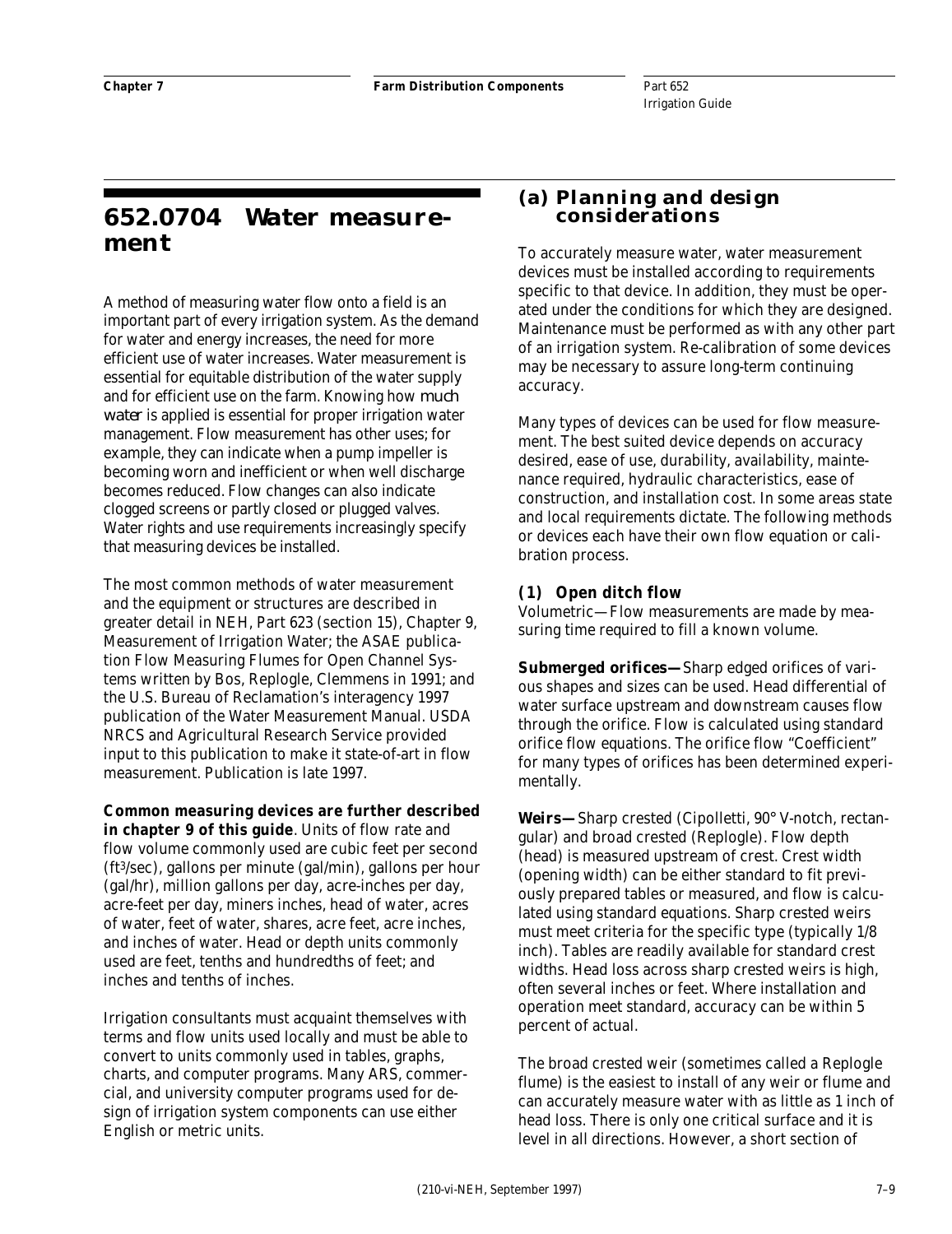lined ditch or flume is required (plus or minus 10 ft). With a stilling well, accuracy can be within 2 percent of actual. Well designed and constructed shaft gauges are typically within 5 percent of actual. Only one flow measurement depth is required.

*Flumes (Parshall, WSC, cutthroat, or V-notch)—* Head is measured, crest width is standard or measurable, and flow is calculated using standard equations. Tables are readily available for standard widths. Measurement is fairly accurate at near submerged flow condition; however, measurement of flow depth both upstream and downstream of the control section is required. Accuracy can be within 5 percent of actual. Because of the numerous critical surfaces, these flumes can be difficult to construct. Since flow measuring accuracy is no better (and often worse) these flumes are no longer recommended. The Replogle flume should be used.

*Current meter—*Actual flow velocity at various points and depths (typically .6 or .2 and .8) within the flow cross-section is measured. Flow is calculated based on

$$
Q = A V
$$

Repeated measurements are typically taken at each measuring location. Technique and practice are important to keep accuracy within 10 percent of actual.

*Velocity head rod (jump stick)—*Rise in water surface elevation is measured when a standard rod is placed in the water flow path with the narrow side and then the flat side facing upstream. The difference in water surface level represents velocity head. Velocity (V) is calculated from:

$$
V=\left(2\;g\;h\right)^{\tfrac{1}{2}}
$$

Flow is then calculated using Q=AV, wherein A is the flow area represented by each velocity and segments are accumulated to present the total flow.

*Float method—*Surface flow velocity and flow crosssection are measured, then flow rate is calculated using:

$$
Q = C A V
$$

where:

 $C =$  coefficient of discharge calibrated for site conditions, typically 0.80 to 0.95

*Rated sections—*A staff gage is provided to indicate flow depths. Velocity at various depths is measured using a current meter. Flow is calculated using  $Q = AV$ . A depth versus flow rate curve is developed for each specific cross section; thereafter, only flow depth is measured. Accuracy depends on technique and consistency of the technician taking readings.

### **(2) Pipe flow**

*Flow meters (propeller, impeller)—*Flow meters are volumetrically calibrated at the factory for various pipe diameters. Accuracy can be within 5 percent of actual if meter is well maintained and calibrated periodically. Annual maintenance is required. Debris and moss collect quite easily on the point and shaft of the impeller causing malfunction. Therefore, some degree of screening for debris and moss removal may be necessary.

*Differential head meters—*These meters include pitot tube, shunt flow meters, and low head venturi meters. Pressure differential across an obstruction is measured, thus providing velocity head. Flow is calculated using  $Q = AV$ . Coefficients provide for improved accuracy.

*Orifice plates—*Pressure head upstream and downstream of an orifice of known cross section is measured. Flow is calculated using  $Q = AV$ . Coefficients provide for improved accuracy.

*Ultrasonic meters—*These meters measure changes in sound transmission across the diameter of the pipe caused by the flowing liquid. They are generally high cost and are most often used only in permanent installations. Some types work well only with turbid water (doppler). Others (transit time) work best in clean water. Portable sonic meters are available, but require a high degree of technology to operate them satisfactorily on different pipe diameters and materials. Frequent calibration can be required.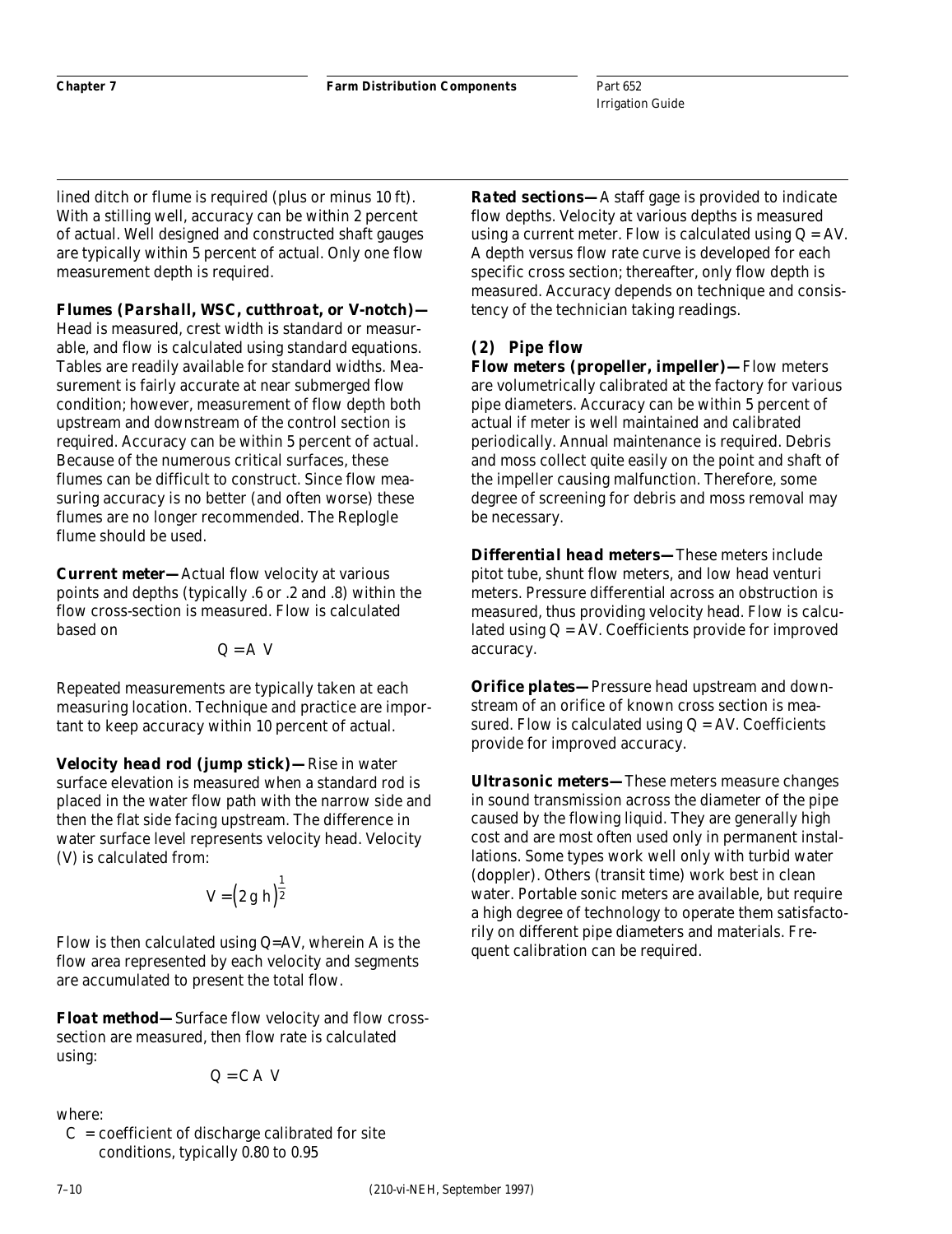# **652.0705 Irrigation runoff, tailwater recovery and reuse**

Tailwater recovery and reuse (pumpback) facilities collect irrigation runoff and return it to the same, adjacent, or lower fields for irrigation use. Such facilities can be classified according to the method of handling runoff or tailwater. If the water is returned to a field lying at a higher elevation, it is referred to as a return-flow or pumpback facility. If the water is applied to adjacent or lower-lying field, it is termed sequence use. In all cases runoff is temporarily stored until sufficient volume has accumulated to optimize application efficiency on each succeeding irrigation set.

Components consist of tailwater ditches to collect the runoff, drainageways, waterways, or pipelines to convey water to a central collection area, a sump or reservoir for water storage, a pump and power unit, and a pipeline or ditch to convey water for redistribution. Under certain conditions where gravity flow can be used, neither a pump nor pipeline is necessary.

### **(a) Planning and design considerations**

### **(1) Storage**

A tailwater collection, storage, and return flow facility must provide for temporary storage of a given amount of water. It includes the required pumping equipment and pipeline or ditch to deliver water at the appropriate rate to the application system. A sequence system should have storage, a pump, and only enough pipe to convey water to the head ditch of the next adjacent or downslope field. It may be possible to plan the facility so there is enough elevation difference between fields to apply runoff water to a lower field by gravity without pumping. Only the lowest field(s) require pumpback or have tailwater runoff.

Recovery facilities may also be classified according to whether or not they accumulate and store runoff water. Facilities storing precipitation and irrigation runoff water are referred to as reservoir systems. Reservoirs can be located either at the lower end of

the field or at the upper end. Facilities that return the runoff water for direct irrigation require the least storage capacity. They have automatically cycled pumping and are termed cycling-sump facilities.

One or more types of recovery systems may be applicable to a given farm. A sump is used where land value is high, water cannot be retained in a reservoir, or water ponding is undesirable. Dugouts or reservoirs are more common and most easily adapted to storage and planned recovery of irrigation tailwater. Hydraulically, only tailwater runoff from one irrigation set needs to be stored. Storing water from a maximum of two irrigation sets improves management flexibility. Figure 7–2 displays a typical plan for tailwater recovery facility involving a pumpback system.

Cycling-sump facilities require more intensive water management. When cycling begins, the furrow advance phase should begin, otherwise additional furrows must be started. One option is to reduce the incoming water supply by the amount equivalent to the return rate being added.

Reservoir facilities tend to increase irrigation efficiency while decreasing management intensity requirement. Reservoir tailwater reuse facilities collect

#### **Figure 7–2** Typical tailwater collection and reuse facility for quick-cycling pump and reservoir

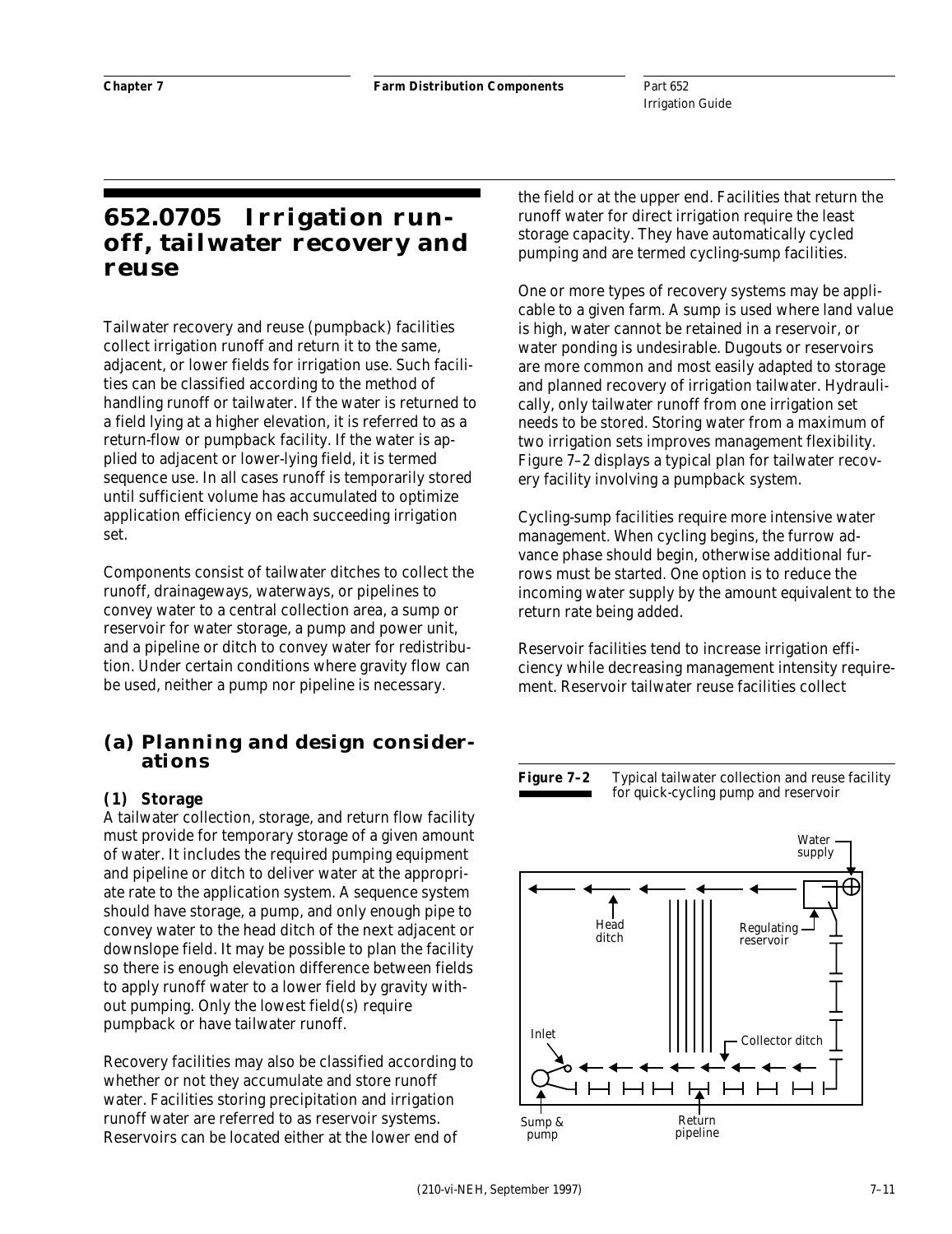enough water to use as an independent supply or as a supplement to the original supply. Thus they have the most flexibility. The reservoir size depends on whether collected water is handled as an independent supply and, if not, on the rate water is pumped for reuse.

Tailwater reuse reservoirs should be at least 8 feet deep, preferably 10 feet deep, to discourage growth of aquatic weeds. For weed control, side slopes of 2 or 2.5 feet horizontal to 1 foot vertical are recommended. Some soils require flatter slopes to maintain stability. A centrally located ramp with a slope of five to one (5:1) or flatter should be provided for wildlife, either as access or for exiting after accidentally falling in. The reservoir should remain nearly full when not in use to help assure a positive hydraulic gradient for reservoir sealing. At least 2 feet of water depth should remain in the reservoir to provide pump intake submergence, protect the reservoir bottom seal, and provide water for wildlife. Tailwater inflow must enter the reservoir at or near the pump intake. Most suspended sediments return to the upper end of the field instead of settling in the reservoir.

### **(2) Pumps**

Cycling-sump facilities consist of a sump and pump large enough to handle the expected rate of runoff. The sump is generally a vertical concrete or steel conduit with a concrete bottom. The conduit is about 6 to 10 feet deep when placed on end. Pump operation is controlled automatically by a float-operated or electrode-actuated switch. Some storage can be provided in the collecting ditch or pipeline upstream of the sump.

The size, capacity, location, and selection of equipment for these facilities are functions of the selected irrigation system, topography, layout of the field and the water users irrigation management and desires.

Many different low head pumps are used with tailwater reuse facilities. Pumps include single stage turbine, horizontal centrifugal (permanent or tractor driven), submerged vertical centrifugal, and propeller or axial flow pumps. Pumping heads are generally low, consequently energy requirements are low (5 to 10 hp), even for reasonably high flow rates. Tractor driven pumps are typically overpowered.

Caution should be used when selecting pump and power unit size. For example, in a cycling-sump facility the lowest continuous pumping rate that will maintain the design flow rate should be used. For reservoir type facilities where water is delivered from a tailwater sump directly to the head ditch, it is better to pump at a high rate for the first part of an irrigation set (to decrease irrigation advance time). Pumping efficiencies can be in the range of 20 to 75 percent, depending upon the type and size of pump selected, the power unit used, and pump inlet and outlet conditions. Some degree of screening at the pump inlet is generally required. In all cases, irrigation water management should optimize use of water, labor, and energy.

### **(3) Sizing for runoff**

Runoff (RO) flows must be measured or estimated to properly size tailwater reuse sumps, reservoirs, and pumping facilities. Table 7–1 displays expected recovery in gallons per minute based on irrigation head or inflow and expected runoff. Expected recovery and return to the head of the irrigation system is based on 65 percent of the runoff. Seepage, evaporation, overflow, and miscellaneous losses occur in a recovery, storage, and pumpback system. An irrigation system evaluation should be used to determine runoff. An example of a tailwater recovery and pumpback facility follows:

| Furrow flow analysis gives runoff | $RO = 35%$        |
|-----------------------------------|-------------------|
| Irrigation head (inflow)          | $Q_i = 1,000$ gpm |
| Expected recovery at peak runoff  | $Q_r = 228$ gpm   |

Use this recovery flow to size transport and storage facilities. In addition, capacity should be provided to handle concurrent peak runoff events from both precipitation and tailwater, unexpected interruption of power, and other uncertainties. Where a reservoir, recovery pit, or dugout is used, it should have the capacity to store the runoff from one complete irrigation set. Pump capacity will be dependent on the method or schedule of reuse planned. Table 7–2 provides data for sizing tailwater reservoirs and sumps based on desired pump peak flow and desired set time. Overall irrigation efficiencies obtainable by using tailwater recovery facilities are listed in table 7–3.

Where irrigation tailwater cannot enter at or near the pump, a small collection basin installed at the inlet to the storage reservoir is more desirable than allowing sediment to collect in the reservoir. The basin can be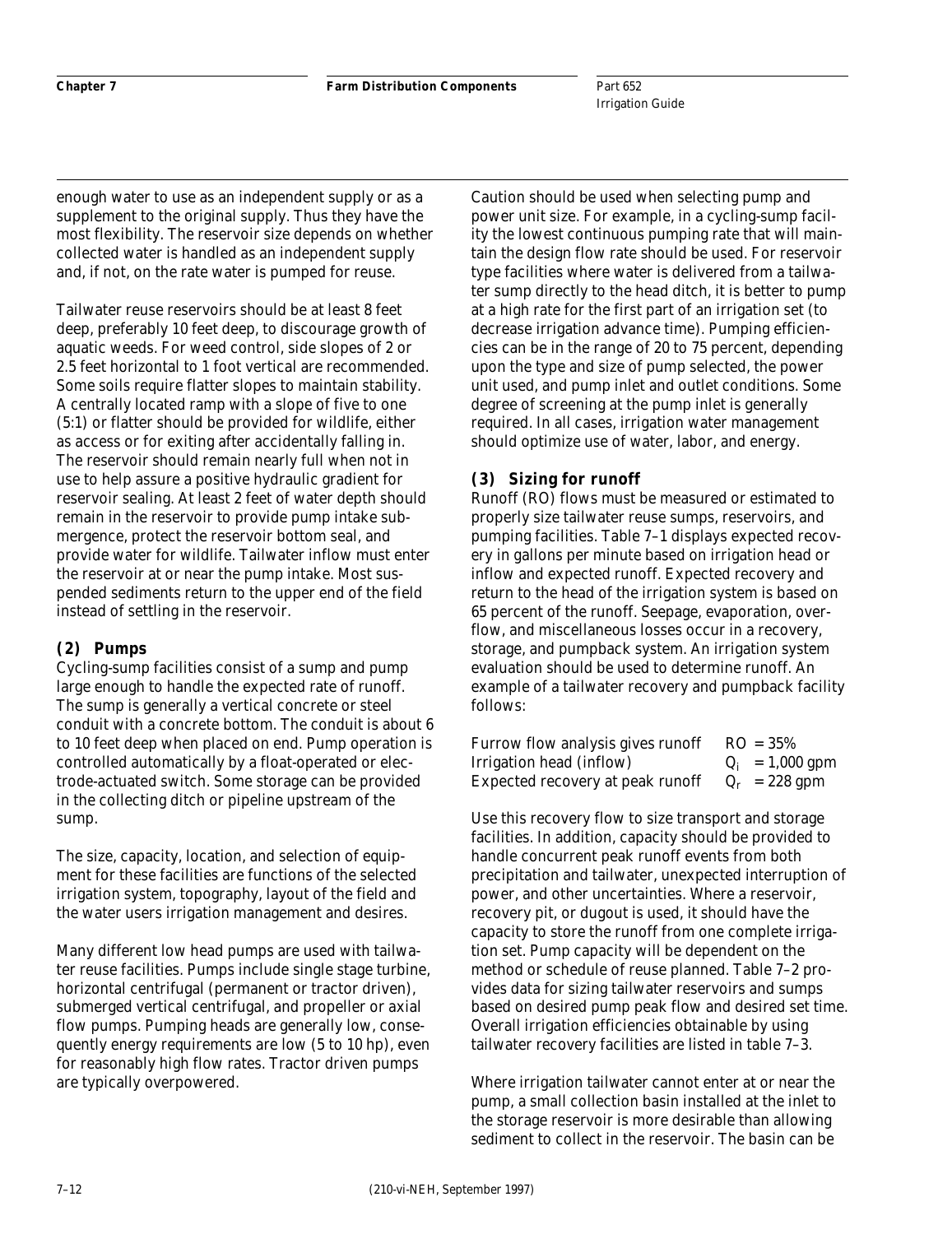|               | cleaned easily with available farm machinery, while a    | <b>Solution:</b> | From table 7-1:                               |
|---------------|----------------------------------------------------------|------------------|-----------------------------------------------|
|               | large pit requires cleaning with contractor-sized equip- |                  | $Recovery = 260$ gpm.                         |
|               | ment. Either way, sediment storage must be provided.     |                  | This would be the expected flow for a         |
|               | Generally when an irrigation water user sees how         |                  | continuously operating pumpback facility.     |
|               | much sediment accumulates, erosion reduction mea-        |                  |                                               |
|               | sures are taken. They readily relate to costs involved   | <b>Given:</b>    | Inflow = $1,000$ gpm @ 12 hour set time       |
| in removal.   |                                                          |                  | Desired pumpback flow 500 gpm @ 12            |
|               |                                                          |                  | hour set                                      |
|               | Examples of determining recovery volume and storage      |                  |                                               |
|               | capacity for tailwater recovery and reuse systems        | <b>Solution:</b> | From table 7–2:                               |
|               | using tables $7-1$ and $7-2$ follow:                     |                  | Volume of storage $= 2,000$ ft <sup>3</sup> . |
|               |                                                          |                  | This would be the expected storage            |
| <b>Given:</b> | Inflow = $1,000$ gpm @ 12 hour set time                  |                  | needed for an intermittent pumpback           |
|               | Outflow = $40\%$                                         |                  | facility.                                     |

#### Table 7-1 Expected recovery from runoff  $\mathcal{V}$

| Inflow      | - - - - - - - Estimated runoff, Q <sub>r</sub> (gpm) - |     |     |     |     |     |     |
|-------------|--------------------------------------------------------|-----|-----|-----|-----|-----|-----|
| $Q_i$ (gpm) | 20%                                                    | 25% | 30% | 35% | 40% | 45% | 50% |
| 150         | 20                                                     | 24  | 29  | 34  | 39  | 44  | 49  |
| 200         | 26                                                     | 33  | 39  | 46  | 52  | 59  | 65  |
| 300         | 39                                                     | 49  | 59  | 68  | 78  | 88  | 98  |
| 400         | 52                                                     | 65  | 78  | 91  | 104 | 117 | 130 |
| 500         | 65                                                     | 81  | 98  | 114 | 130 | 146 | 163 |
| 600         | 78                                                     | 98  | 117 | 137 | 156 | 175 | 195 |
| 700         | 91                                                     | 114 | 137 | 159 | 182 | 205 | 228 |
| 800         | 104                                                    | 130 | 156 | 182 | 208 | 234 | 260 |
| 900         | 117                                                    | 146 | 176 | 205 | 234 | 263 | 293 |
| 1,000       | 130                                                    | 163 | 195 | 228 | 260 | 293 | 325 |
| 1,200       | 156                                                    | 195 | 234 | 273 | 312 | 351 | 390 |
| 1,400       | 182                                                    | 228 | 273 | 319 | 364 | 410 | 455 |
| 1,600       | 208                                                    | 260 | 312 | 364 | 416 | 468 | 520 |
| 1,800       | 234                                                    | 293 | 351 | 410 | 468 | 527 | 585 |
| 2,000       | 260                                                    | 325 | 390 | 455 | 520 | 585 | 650 |
| 2,200       | 286                                                    | 358 | 429 | 501 | 572 | 644 | 715 |
| 2,400       | 312                                                    | 390 | 468 | 546 | 624 | 702 | 780 |
| 2,600       | 338                                                    | 423 | 508 | 592 | 676 | 671 | 845 |
| 2,800       | 364                                                    | 455 | 546 | 637 | 728 | 819 | 910 |
| 3,000       | 390                                                    | 488 | 585 | 683 | 780 | 878 | 975 |

1/ *Note:* Estimated runoff is that amount of water that normally runs off the end of the furrows or borders. This flow rate can be arrived at by field measurement or from judgment based on soil or field intake characteristics, inflow rates, field slope, length of run, method of irrigation, and irrigator's ability. Irrigation inflow is the amount of irrigation water (or head) used for the irrigation set.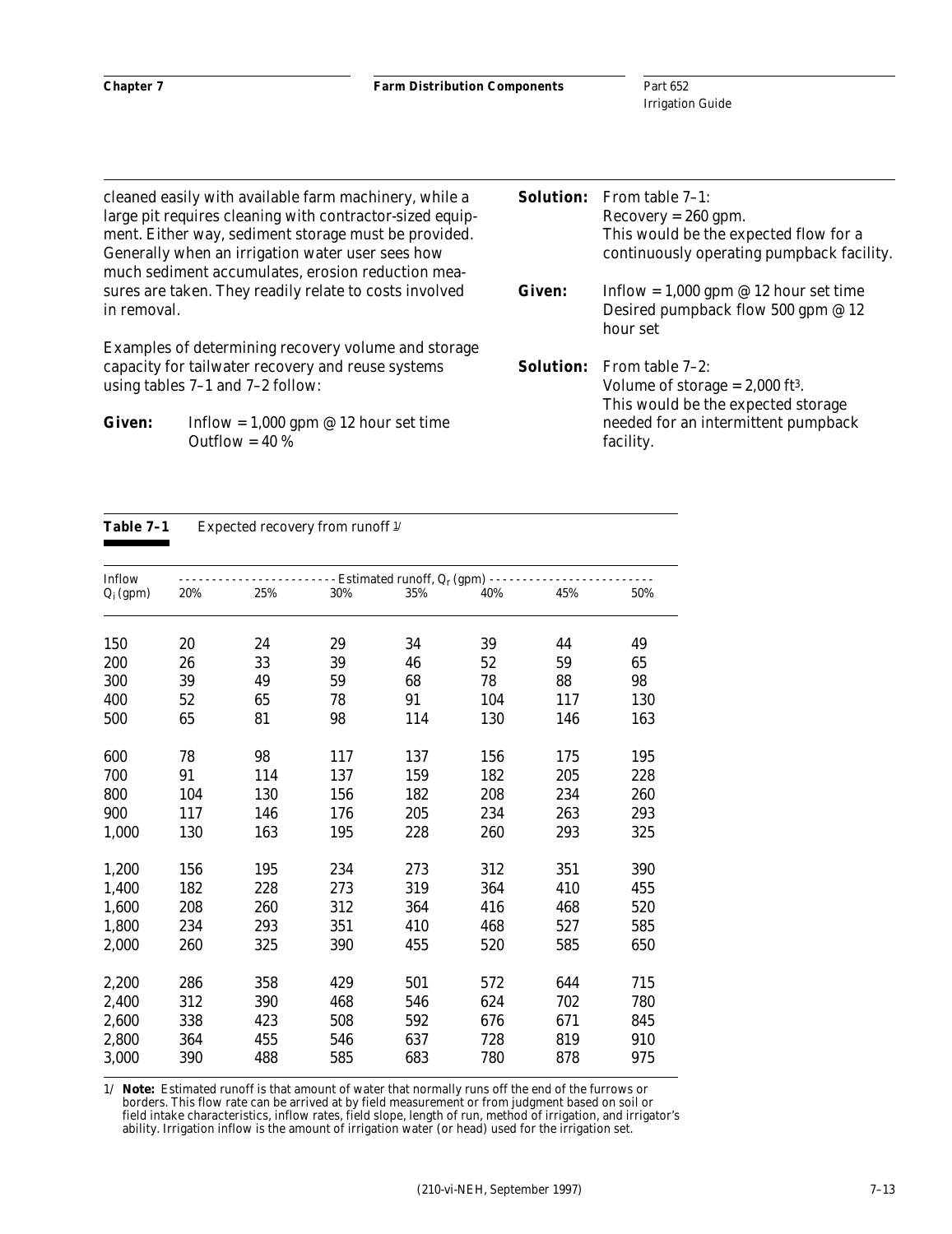**Table 7–2** Tailwater pit sizing for intermittent pumpback facility 1/

| 6-hour | 8-hour | 12-hour | 24 hour                                                                      |
|--------|--------|---------|------------------------------------------------------------------------------|
|        |        |         |                                                                              |
|        |        |         |                                                                              |
| 200    | 267    | 400     | 800                                                                          |
| 400    | 533    | 800     | 1.600                                                                        |
| 600    | 800    | 1,200   | 2.400                                                                        |
| 800    | 1,067  | 1,600   | 3.200                                                                        |
| 1,000  | 1,333  | 2,000   | 4,000                                                                        |
| 1.200  | 1.600  | 2.400   | 4.800                                                                        |
| 1.400  | 1.867  | 2.800   | 5.600                                                                        |
| 1.600  | 2.133  | 3.200   | 6.400                                                                        |
| 1.800  | 2.400  | 3.600   | 7.200                                                                        |
| 2,000  | 2,667  | 4,000   | 8,000                                                                        |
| 2.200  | 2.933  | 4.400   | 8.800                                                                        |
|        |        |         | - Length of set - -<br><u> - - - - - - - - - - - - ft3 - - - - - - - - -</u> |

1/

This includes a 10 percent safety factor.

#### Table 7-3 Overall efficiencies obtainable by using tailwater recovery and reuse facility

| Original        | $%$ of          | $\omega$ is a $\omega$  |                         | First reuse - - - - - - | $\omega = \omega / \omega$ |                         | Second reuse - - - - - |                         |                           | - - - - - Third reuse - - - - - - |                         | - - - - - Fourth reuse- - - - - |                 |
|-----------------|-----------------|-------------------------|-------------------------|-------------------------|----------------------------|-------------------------|------------------------|-------------------------|---------------------------|-----------------------------------|-------------------------|---------------------------------|-----------------|
| applic<br>effic | water<br>reused | $%$ of<br>orig<br>water | Effect<br>use -<br>% of | Accum<br>effect         | $%$ of<br>orig<br>water    | Effect<br>use -<br>% of | Accum<br>effect        | $%$ of<br>orig<br>water | Effect<br>use -<br>$%$ of | Accum<br>effect                   | $%$ of<br>orig<br>water | Effect<br>use -<br>% of         | Accum<br>effect |
| %               |                 | used                    | orig                    | %                       | used                       | orig                    | %                      | used                    | orig                      | $\%$                              | used                    | orig                            | %               |
| 60              | 40              | 16                      | 9.6                     | 69.6                    | 2.6                        | 1.5                     | 71.1                   | 1.1                     | 0.7                       | 71.8                              | 0.2                     | 0.1                             | 71.9            |
|                 | 60              | 24                      | 14.4                    | 74.4                    | 5.8                        | 3.5                     | 77.9                   | 1.4                     | 0.8                       | 78.7                              | 0.4                     | 0.2                             | 78.9            |
|                 | 80              | 32                      | 19.2                    | 79.2                    | 10.2                       | 6.1                     | 85.3                   | 3.3                     | 2.0                       | 87.3                              | 1.0                     | 0.6                             | 87.9            |
| 50              | 40              | 20                      | 10.0                    | 60.0                    | 4.0                        | 2.0                     | 62.0                   | 0.8                     | 0.4                       | 62.4                              | 0.2                     | 0.1                             | 62.5            |
|                 | 60              | 30                      | 15.0                    | 65.0                    | 9.0                        | 4.5                     | 69.5                   | 2.7                     | 1.4                       | 70.9                              | 0.8                     | 0.4                             | 71.3            |
|                 | 80              | 40                      | 20.0                    | 70.0                    | 16.0                       | 8.0                     | 78.0                   | 6.4                     | 3.2                       | 81.2                              | 2.6                     | 1.3                             | 82.5            |
| 40              | 40              | 24                      | 9.6                     | 49.6                    | 5.8                        | 2.3                     | 52.9                   | 1.4                     | 0.6                       | 53.5                              | 0.3                     | 0.1                             | 53.6            |
|                 | 60              | 36                      | 14.4                    | 54.4                    | 13.0                       | 5.2                     | 59.6                   | 4.7                     | 1.9                       | 61.5                              | 1.7                     | 0.7                             | 62.2            |
|                 | 80              | 48                      | 19.2                    | 59.2                    | 23.0                       | 9.2                     | 68.4                   | 11.0                    | 4.4                       | 72.8                              | 5.3                     | 2.1                             | 74.9            |
| 30              | 40              | 28                      | 8.4                     | 38.4                    | 7.8                        | 2.4                     | 40.8                   | 2.2                     | 0.7                       | 41.5                              | 0.6                     | 0.2                             | 41.7            |
|                 | 60              | 42                      | 12.6                    | 42.6                    | 17.8                       | 5.3                     | 49.9                   | 7.5                     | 2.3                       | 52.2                              | 3.1                     | 0.9                             | 53.1            |
|                 | 80              | 56                      | 16.8                    | 46.8                    | 31.4                       | 9.4                     | 56.2                   | 17.6                    | 5.3                       | 61.5                              | 9.8                     | 3.0                             | 64.5            |
| 20              | 40              | 32                      | 6.4                     | 26.4                    | 10.2                       | 2.1                     | 28.5                   | 3.2                     | 0.7                       | 29.2                              | 1.0                     | 0.2                             | 29.4            |
|                 | 60              | 48                      | 9.6                     | 29.6                    | 23.0                       | 4.6                     | 34.2                   | 11.0                    | 2.2                       | 36.4                              | 5.3                     | 1.1                             | 37.5            |
|                 | 80              | 64                      | 12.8                    | 32.8                    | 41.0                       | 8.2                     | 41.0                   | 26.2                    | 5.3                       | 46.3                              | 17.5                    | 3.5                             | 49.8            |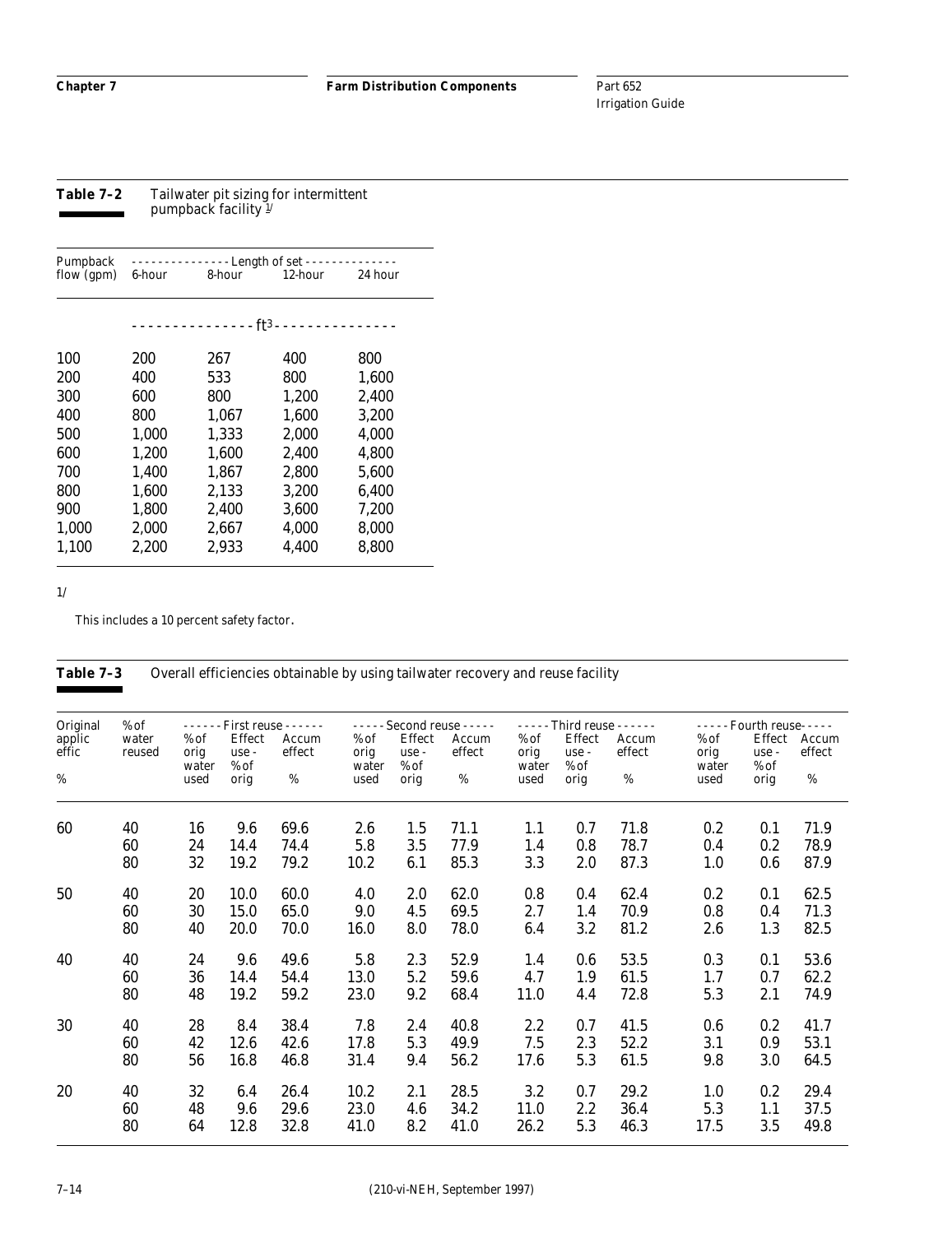# **652.0706 Irrigation system automation**

Automated irrigation systems reduce labor, energy, and water input while maintaining or increasing irrigation efficiency. Automation is the use of mechanical gates, valves, structures, controllers, and other devices to automatically divert water into an operating irrigation system to satisfy the water requirement of a growing crop.

Research and development by ARS, state experiment Stations, and industry have produced successful structures, controls, computer software, and other devices to automatically control irrigation water. However, automated irrigation (with the exception of micro and solid set sprinkler) use is limited. New technology, including automation, is adopted only when the irrigation water user views the real (or perceived) risk as being equal to or less than the current procedure being used. Commercially produced systems and components are currently available.

The increasing cost of power for pumping and irrigation labor is increasing water users' interest in ways of reducing costs. Automation of surface and sprinkler systems is one consideration. Many irrigators who consider switching from surface irrigation to sprinkler irrigation have continued with surface methods to reduce or eliminate pumping costs. All irrigation systems that apply water by surface, sprinkler, subsurface, and micro irrigation methods can presently be automated to some degree. A high potential exists to increase irrigation efficiencies through improved irrigation water management using existing irrigation systems. Reduced labor and increased production are added benefits.

### **(a) Planning and design considerations for automation**

Automated irrigation systems and their associated components are classified as either automatic or semiautomatic.

### **(1) Automatic systems**

Fully automated irrigation systems normally operate without operator attention except for calibration, periodic inspections, and routine maintenance. The irrigator determines when or how long to irrigate and then turns water into the system and starts programmed controllers to initiate the automated functions.

Fully automated systems typically use either soil moisture sensors or computer processed climatic data to activate electric or pneumatic controlled switches and valves. Soil moisture sensors send a signal to a central controller when soil water has been depleted to predetermined levels. Daily climatic data can also be used to signal a controller to apply irrigations. NRCS SCHEDULER is a field proven irrigation scheduling software usable nationwide. It can be used with fully automatic, semiautomatic, and manually operated surface, sprinkle, micro, and subsurface irrigation systems.

Once irrigation has been started, water is diverted into the farm distribution system and irrigation is completed without operator intervention. Irrigation duration can be controlled by programmed timers, soil moisture sensors, or surface water sensors. Fully automated systems require a water supply available essentially on demand, such as from irrigation district canals, private wells or reservoirs.

#### **(2) Semiautomatic systems**

Semiautomatic systems and controls require attention during each irrigation and are usually simpler and less costly than automatic systems. Most semiautomated systems use mechanical or electronic timers to activate control structures at predetermined times. The irrigator generally determines the beginning time and duration, then manually resets or returns the devices to their original position. Some devices can be moved from one location to another before the next irrigation. Parts of a given system may be automatic, while other parts are semiautomatic or manually operated. Often automation of one irrigation set change (during the night or offsite working hours) has nearly the same benefits as a fully automated system and at considerably less cost and risk.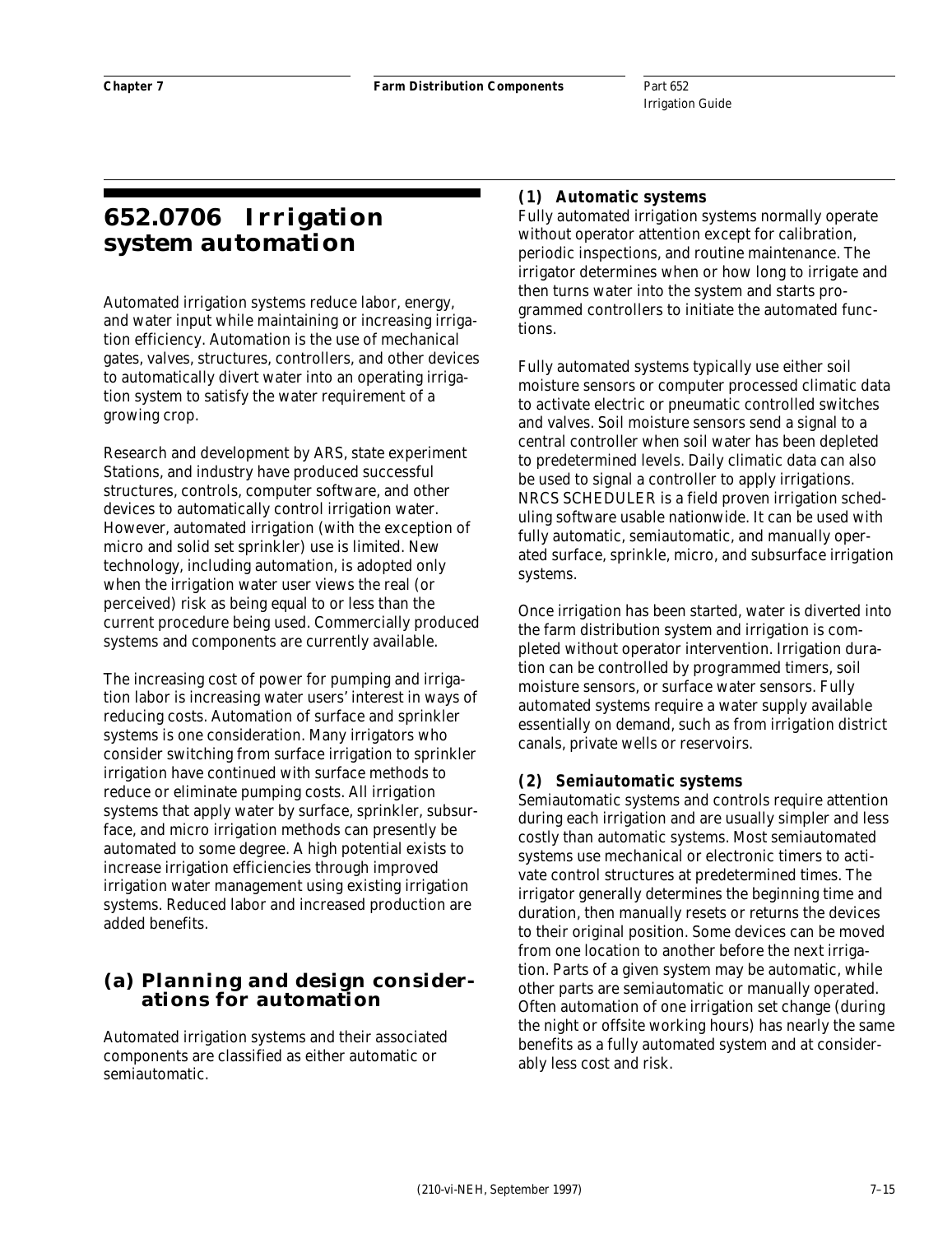#### **(3) Communications**

Most automated and some semiautomated system components can be remotely controlled by centrally located controllers. Such systems require communication between the controller and system components located in the field. Communication may be by direct interconnecting electrical wires, hydraulic or pneumatic conduits, radio or infrared telemetry, or a combination of these. Spurious signals and interference is sometimes a problem when telemetry is used.

#### **(4) Surface irrigation system automation**

Technology is available to automate most surface irrigation systems; however, automation use is limited. New technology adoption by a user must have a real or perceived risk equal to or less than the method or system currently in use. If an irrigator cannot sleep until he or she personally checks to see if a valve or gate changed during the night, automation is of no benefit.

Level basin and level furrow surface irrigation systems are perhaps the easiest to automate. Where irrigation inflows are known application volume can be controlled by time. With graded furrow and graded border surface irrigation systems, succeeding irrigation set changes can be initiated by the presence of free water on the soil surface at a predetermined location down the field.

Drop-open or drop-close gates in a short flume or lined ditch can be used to control water surface elevation and location in open ditches. Gravity plus the pressure of water in the ditch operates each gate. Typically, irrigation water discharge from a supply ditch onto a field is controlled by water surface elevation in the ditch and the number of openings onto the field. Ditches must be installed on a predetermined grade and elevation so that water will be applied uniformly to borders or to the correct number of furrows at a proper design rate. Set time is provided to allow a full or planned irrigation to occur.

Simple electronic or windup timers can control gate operation. A 12 volt battery (or 120 volt AC) with a solenoid can move a slide bolt initiating gate movement. Some batteries are kept charged by solar panels. Both drop-open and drop-close gates are actuated and sealed by the energy from water moving in the supply ditch. With drop-open gates irrigation progresses downstream. Drop-close gates require that irrigation

proceed upstream. A 12 volt battery (or 120 volt AC) can be used (either directly or to power a pump) for electric, hydraulic, and pneumatic opening and closing motors and cylinders. Each irrigation head can be semiautomatic with two gate opening (closing) assemblies. While the second assembly is operating, the first or previous assembly is moved ahead and adjusted for the next irrigation set.

Gates, ports, spiles, notches, or longitudinal overflow weirs can direct water onto a field. Adequate erosion control is always a consideration.

Gated pipe systems, including surge and cablegation, can be automated using electric or wind-up timer controlled valves to initiate the irrigation cycle. There after, the surge or cablegation controller operates the irrigation set. Some field cross slope or fall in the gated pipeline is necessary. ARS Publication 21, Cablegation Systems for Irrigation: Description, Design, Installation and Performance (ARS 1985), should be referenced for cablegation design. NRCS publication Surge Flow Irrigation Field Guide (USDA 1986), should be referenced for surge design.

### **(5) Sprinkler and micro irrigation systems**

Several methods of automating sprinkler and micro irrigation systems are available. Center pivot manufacturers presently have fully automatic devices including monitoring of climate for determining crop ET, soil moisture monitoring, and system on-off controllers, all controlled with an onboard computer. Automatic systems are available with fully automatic controllers including moisture sensors or time clock operation for solid set sprinkler, micro, and greenhouse irrigation systems.

Periodic move irrigation systems, such as side roll and handmove systems, generally are not automated. However, a simple form of automation is timer controlled lateral shutdown and turn-on. With two laterals the dry lateral can be moved at a time more convenient to the irrigator. This allows the irrigator to have some flexibility when water is changed. Although not necessary, this method works best when water is available on demand.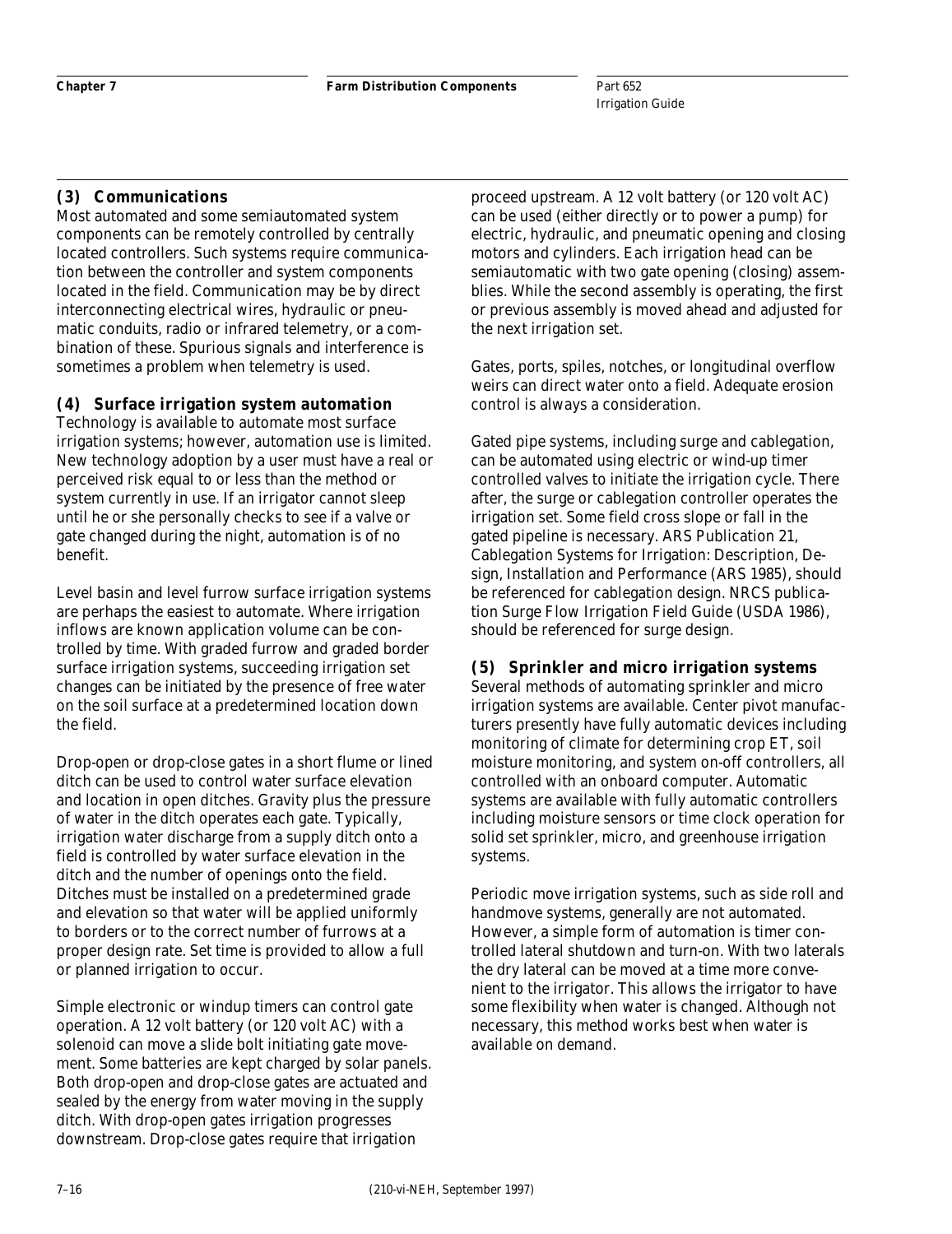# **652.0707 Pumping plants**

As power and equipment costs increase, designing and maintaining efficient pumping plants becomes more important. Designing an efficient, cost effective pump requires close attention to detail and a knowledge of basic hydraulic principles of pump design. The designer must consider the pump, delivery system, and irrigation system as a whole. An annual economic analysis may be needed to determine the least costly alternative. See chapter 11 of this guide for economic analysis procedures.

Every commercially manufactured pump has a known and published relationship between head (pressure) and volume (capacity) produced. This relationship is generally plotted as a curve called the pump characteristic curve, pump performance curve, or pump headcapacity curve. Multiple curves are used to show characteristics of different impeller diameters and impeller rotation speeds used in the same size and model pump. Pump characteristic curves are available from pump dealers and manufacturers free of charge to designers and pump owners. Every pumping plant evaluation should include a review of the pump characteristic curves for the pumps being used. Pump specific characteristic curves are essential for designing or evaluating pumps operating in series or parallel.

Variables contributing to the head-capacity relationship include:

- Pump make, model number, and discharge size
- Impeller type, diameter, and speed of rotation
- Number of impellers (or pumps) operating in series
- Net input energy required (usually expressed in brake horsepower)
- Net positive suction head (in feet)
- Impeller efficiency

Net Positive Suction Head (NPSH) is the elevation water can be raised at sea level by the suction side of a specific pump impeller. Unless the pump is self priming, the pump impeller must first be filled with water. If the allowable NPSH for a specific pump is exceeded, the pump will lose prime.

Every pump installation has an optimum operating efficiency. The designer should strive to select pump operation at or near that efficiency. It is very unlikely that a used (or even new) pump at a bargain price can be obtained that fully meets the system needs without first checking the specific Head-Capacity Curve for that specific make, model, and size of pump. **Horsepower alone is an inadequate specification for selecting a pump.** Flow capacity (Q) and Total Dynamic Head (TDH) are required for pump selection. At high elevations an adjustment factor for elevation may be needed. Manufacturers use different factors to convert brake horsepower to recommended motor or engine horsepower of the drive unit.

Detailed examples of pump design are in NEH, Part 623 (Section 15), Chapter 8, Irrigation Pumping Plants, and NEH, Part 624 (Section 16), Chapter 7, Drainage Pumping. In addition, pump manufacturers' catalogs and computer programs have information and design assistance on pump design and pump head-capacity characteristics. Chapter 15 of this guide gives information on interpreting pump characteristic curves, and chapter 11 has information about cost analysis for irrigation systems.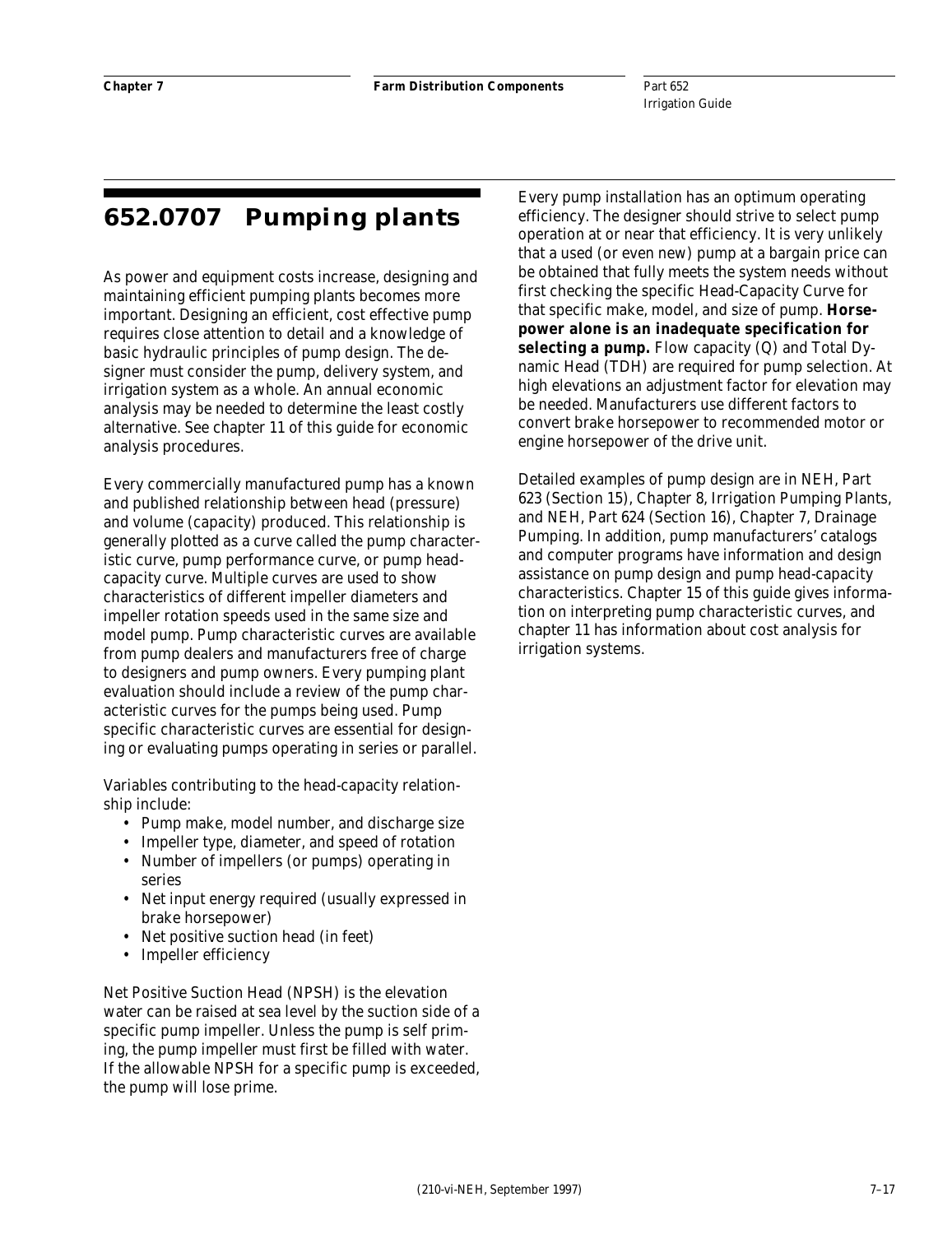# **652.0708 Drainage systems**

Purposes of agricultural drainage of irrigated land are to control and manage soil moisture in the crop root zone, provide for improved soil conditions, and improve plant root development. Soil used for growing turf, landscaping, and agricultural crops must have free drainage. In some cases soils are naturally well drained; however, many soils need installed surface and subsurface drainage systems to provide proper soil moisture management flexibility. The greater the management flexibility, the greater the potential for proper water and nutrient management. Thus, to improve water quality, management flexibility must improve. Where water tables are in or near the plant root zone, water table control is an essential component of irrigation water management.

Capacity of drainage improvements must be based on an analysis of the area irrigated, the anticipated irrigation application efficiency, and the proportion of runoff and deep percolation anticipated as runoff.

Subsurface drainage installation on irrigated land is not a substitute for proper irrigation water management. However, adequate drainage of the crop root zone is essential for long-term production. Only when good irrigation water management is practiced should subsurface drainage installation be considered as an additional water management practice. Also, subsurface drainage is a part of, not a substitute for, proper salinity, sodicity, nutrient, and pesticide management.

Irrigation with saline or sodic water can inhibit crop growth and degrade the soil resource. See chapters 2 and 13 of this guide for information on irrigation water and soil salinity or sodicity. Good water management along with properly designed and managed subsurface drainage systems can help maintain a level of salinity or sodicity in the plant root zone that allows sustained agricultural production.

Provisions to remove excess precipitation and soil seepage water promptly and safely from irrigated land must be maintained as part of farm irrigation water management. Without proper water removal, soil, water, plant and animal resources can be degraded. In some cases discontinuation of improperly managed irrigation may be the only possible alternative.

Properly installed subsurface drainage systems can be used successfully in water short areas as a supplemental source of irrigation water, if it is of reasonably good quality. The water may be used on the field that was drained or on other crops in a different field.

Increasing the plant root zone (available soil-water storage) is a recommended water conservation practice. In high saline or sodic areas, subsurface drainage water may be used on salt-tolerant crops that are specifically grown to dispose of drainage water. Special disposal methods, such as use of the effluent for irrigation of agroforestry plots, for constructed wetlands, or in evaporation ponds, may be necessary for poor quality water that cannot be disposed of in public water bodies. Caution must be exercised, however, to know if toxic elements are in the drainage effluent and, if so, the concentration. Because ponded water attracts waterfowl, any negative impacts on wildlife need to be known and avoided.

In high water table soils, subsurface drainage improves soil condition and the potential plant root zone depth for most crops. This increased soil volume increases plant-water availability when precipitation is less than adequate, and improves plant nutrient availability. Improved soil condition increases soil microorganism activity, thus less fertilizer is generally needed, plus the potential for leaching of nutrients below the plant root zone is decreased.

Laws, regulations, and public perception may increasingly limit new subsurface drainage developments and methods used to dispose of drainage water. Most drainage issues will involve maintaining or rehabilitating existing drainage systems. The irrigation/drainage planning technician must be thoroughly familiar with local laws and regulations governing drainage.

# **(a) Precipitation runoff**

High volume storm water runoff should be safely stored, diverted around, or carried through the irrigation system to protect the land, irrigation system, and crop. This may require special erosion control measures or modifications in the design or layout of an irrigation system.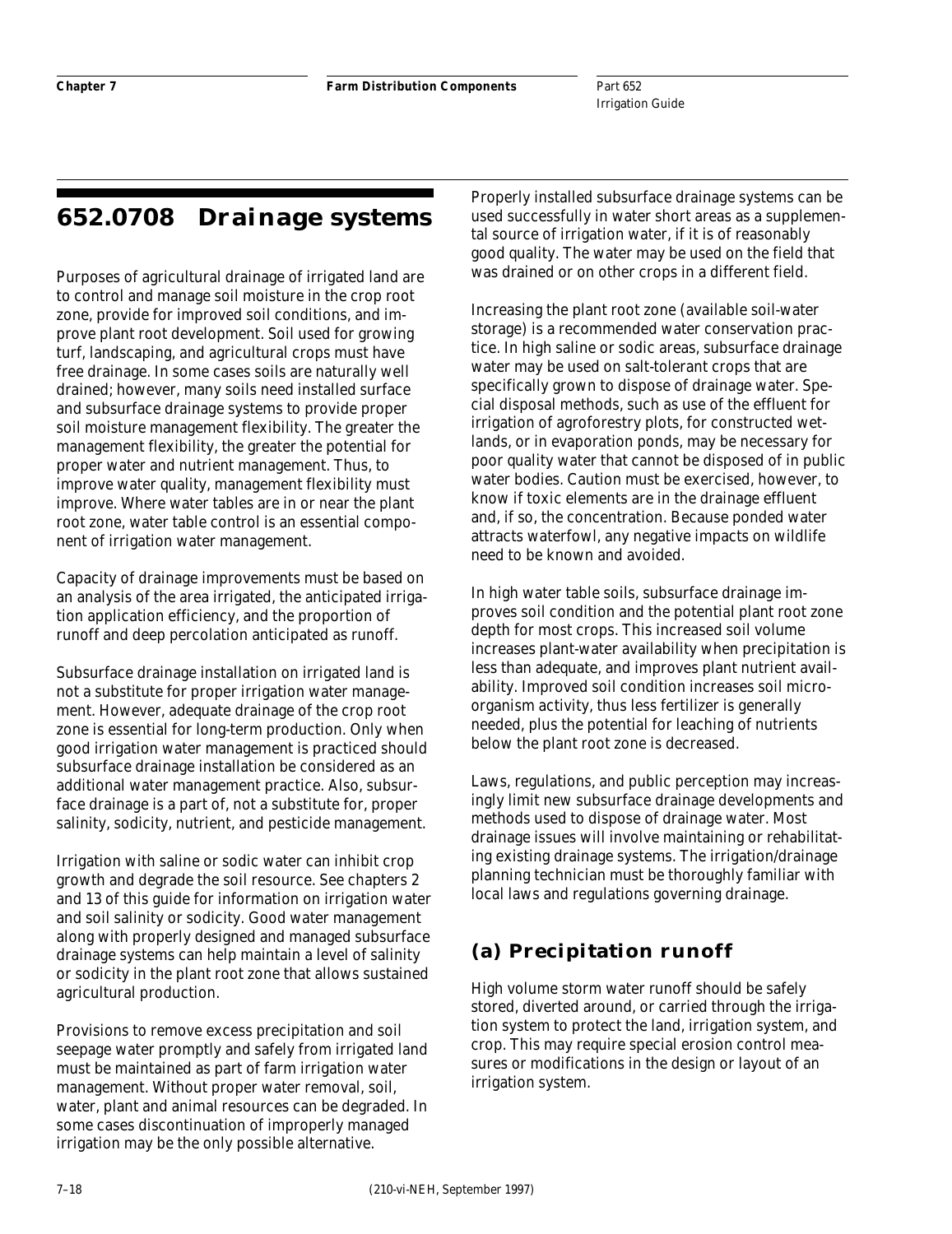Standard NRCS procedures, as illustrated in the Engineering Field Handbook, are available to determine the volume and rate of runoff from precipitation. Runoff from precipitation can leave the land through natural watercourses or constructed ditches and channels. Tailwater or wastewater ditches are generally needed at the lower end of irrigation runs to collect runoff from rainfall and irrigation. Storm runoff peaks generally govern capacity requirements. Where storage and tailwater recovery facilities are provided for irrigation, storm runoff containing a large sediment volume should bypass or be trapped before entering the storage reservoir to prevent rapid loss of storage capacity.

### **(b) Irrigation runoff (tailwater)**

Surface irrigation systems cannot place 100 percent of applied water in the plant root zone. However, level basin, border, and furrow surface irrigation systems operated with good water management including planned deficit irrigation in all or part of the field can approach 100 percent water use. Using tailwater reuse on surface irrigation systems along with good water management practices can be efficient. Planned irrigation deficit in all or part of the field, surge, cutback, blocked ends and tailwater reuse are techniques or modifications that, when properly used, can improve irrigation uniformity while reducing field or farm runoff.

To make a near uniform application of water with a graded surface irrigation system without using some of the above techniques or modifications, some irrigation runoff must result, typically 30 to 50 percent. Often runoff water is reduced or eliminated by reducing inflow streams or blocking the ends of furrows and borders. This practice without an appropriate change in water management and system layout often trades runoff water for deep percolation (nonuniformity), which cannot be seen.

Theoretically, sprinkle irrigation systems should not have runoff. In reality, even with proper water and soil management, local translocation, and perhaps some field runoff can occur because of the variable conditions including soils, topography, and crop interference. If field runoff is anticipated, runoff facilities and management must be a part of every irrigation system plan.

Tailwater from irrigation must be recovered and reused, or it must be disposed of without damage to downstream lands and water supplies.

## **(c) Subsurface drainage**

Excess percolation of precipitation and irrigation water and nearly impermeable soil layers can cause high water tables. High water tables can restrict crop root development and promote saline or sodic soil conditions. Seepage from upslope areas, canals, reservoirs, and sumps may also waterlog adjacent downslope lands. Excess water that enters the soil profile often percolates below the crop root zone. Unless the underlying material is sufficiently permeable to allow continued flow, a water table can form and encroach into the potential plant root zone. The water table must be held below the crop root zone to provide aerobic soil conditions for plant root development and function.

Subsurface drains are normally designed to control the water table at least 4 feet below the ground surface. Significant quantities of water can be provided from a water table for plant use. Desirable depth to water table is somewhat dependent on soil type. See information on upflux rate in Chapter 6, Subirrigation. Subsurface drainage systems may consist of interceptor drains, relief drains, or pumped drains. Subsurface drains may also be needed to reduce or eliminate toxic materials from moving to deeper aquifers that contain high quality water.

Design of subsurface drains should be according to procedures for arid land as described in NEH, Part 624 (Section 16), Drainage of Agricultural Lands, chapters 4 and 5. Chapter 7 of this guide provides information on pumped drainage.

### **(1) Interceptor drains**

Interceptor drains are used in sloping areas that have a high water table gradient. They are generally oriented perpendicular to the direction of ground water flow. Subsurface drains are commonly used because the drain must be located according to soil and ground water conditions, which may not correspond to field boundaries, fences, or property lines.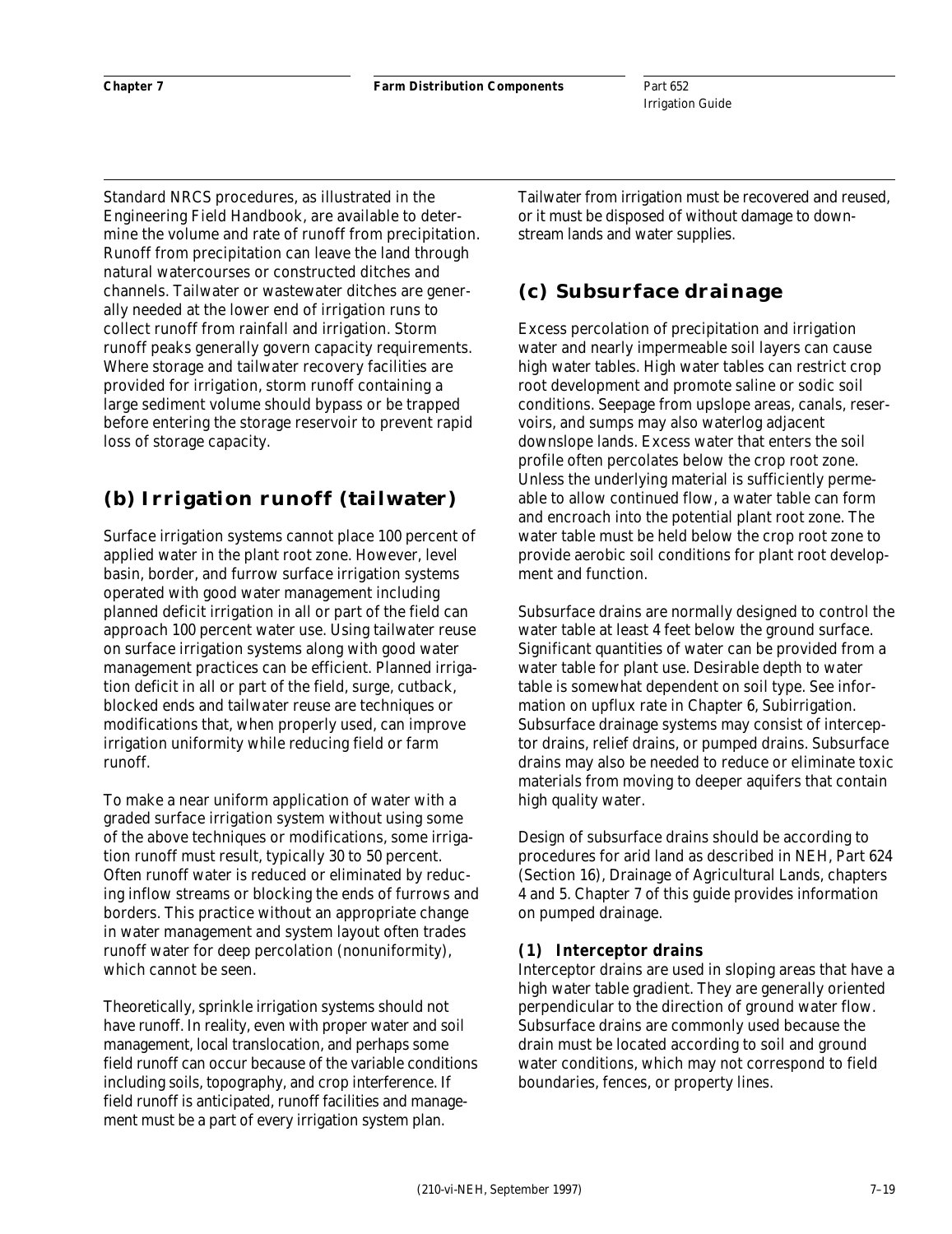### **(2) Relief drains**

Relief drains are generally used in level to gently sloping areas that have a low water table gradient (slow water movement through the soil). These drains generally are planned as a series of parallel drain conduits in a grid or herringbone pattern in which each lateral is connected to a submain or main that leads to an open channel or sump pump.

### **(3) Pumped drains**

Pumped drains are used when soils are underlain by porous sand or gravel with aquifers that can be lowered by pumping or where insufficient fall exists for a gravity outlet. Detailed subsurface and ground water studies are required to determine the feasibility of lowering the water table by pumping, on a large enough area to be economical.

Pumped drains are also used where a layering of the groundwater table is for a short period of time, i.e., during harvest for improved soil trafficability, in the early part of the growing season for plant establishment, and following periods of excess precipitation.

# **(d) Environmental factors**

Drainage planning requires careful consideration of environmental factors including wetlands, wildlife habitat, and water quality. An environmental assessment of impacts on soil, water, air, plant, and animal resources is important when dealing with drainage. Drainage related environmental issues and laws are complex and subject to varying interpretation, which complicates planning. It frequently takes considerable effort to resolve or to even determine the status of these issues.

#### **(1) Wetlands**

A wetland classification determination is necessary where wetland conditions are suspected or evident. Wetlands created by irrigation water seepage or runoff must be considered under current laws. It may be necessary to mitigate irrigation caused wetlands if system improvements in adjacent areas dry up irrigation induced wetlands.

Surface and subsurface drainage can have beneficial wetland effects. Discharges of drainage water can be used to create or enhance wetland areas. Quality of drainage discharges is an important consideration for the creation or enhancement of wetlands used by wildlife.

### **(2) Water quality**

National and State laws require that drains discharging into State watercourses meet certain water quality standards. Currently irrigation runoff is classified as a nonpoint source. As such, discharge permits are not required. However, if a downstream water user files a complaint, water quality restrictions may be placed on discharges from irrigated land. Permits are required for discharges from point sources, such as feedlots, and can be required for subsurface drain outlets.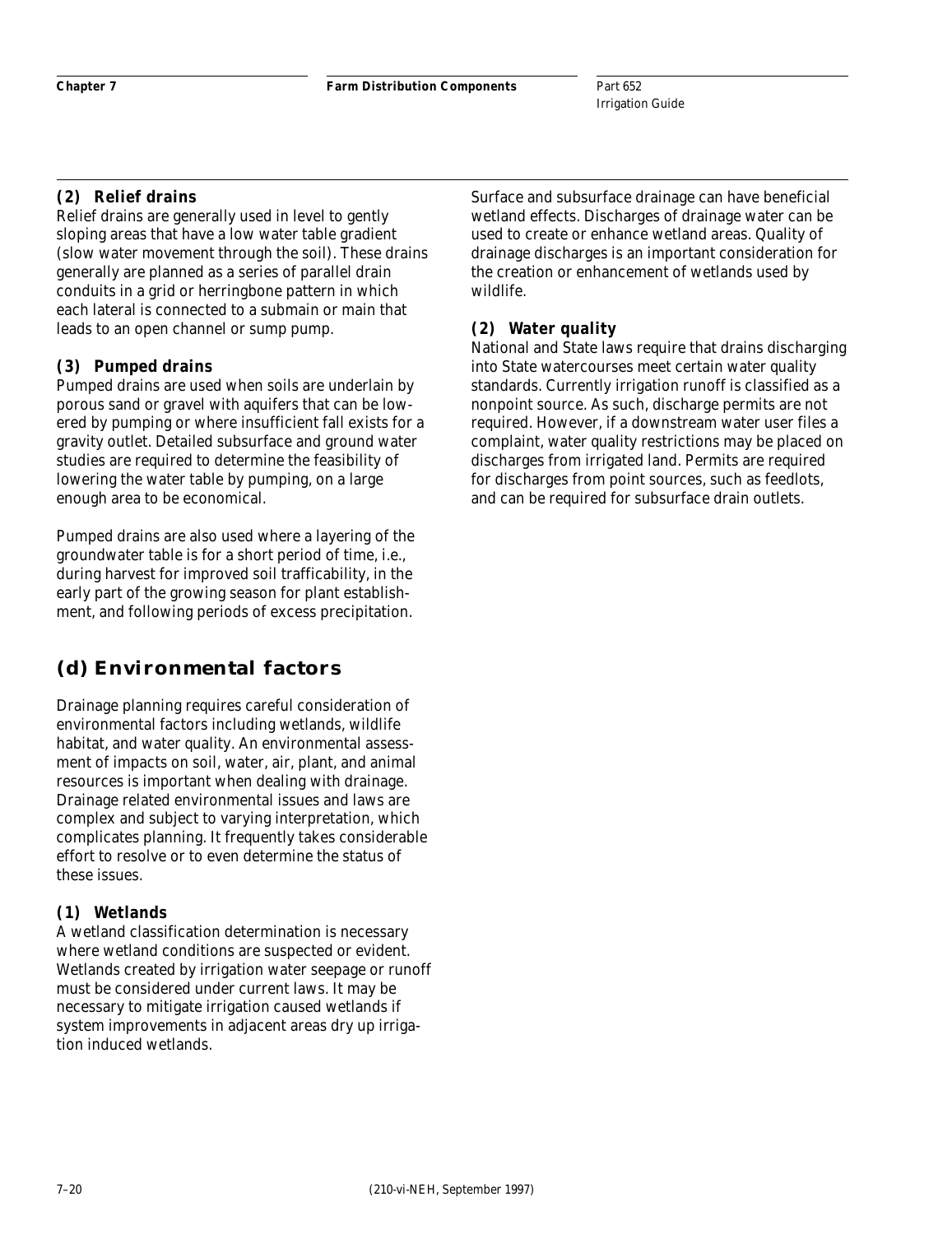# **652.0709 Chemigation**

Chemigation is the application of chemicals via an irrigation application system. Included are fertilizers, soil amendments (gypsum or sulfur), herbicides, insecticides, fungicides, nematicides. Specific forms of chemigation are sometimes called fertigation, herbigation, or insectigation; however the most commonly used term that covers everything is chemigation.

Chemigation is accomplished by injecting the chemical into a flowing water supply. Most chemigation is applied by sprinkler systems (linear or center pivots) or micro systems. Soil amendments are typically applied in surface systems. Unless uniformity is high, applying agricultural chemicals through irrigation systems is not recommended. Always follow instructions on the chemical label to determine suitability and methodology of chemigation.

Properly managed chemigation requires injecting chemicals into the water in carefully measured amounts. Care must be taken to prevent backflow of chemically laden water into any water source. Backflow prevention devices are required where chemicals are injected into any pressurized irrigation system. Distribution of water on the field must be uniform, carefully managed, and controlled. This requires the proper equipment and careful attention to detail. Water quality laws are strict concerning handling of chemicals applied through irrigation systems. Only chemicals labeled for chemigation (usually sprinkler system) application should be used.

# **(a) Advantages**

The advantages of using chemigation include:

- Cost of chemigation versus aerial or ground application can be less.
- A chemical can be applied when it is needed without waiting for the proper weather conditions the supplier or labor availability. The procedure can reduce total labor.
- Application can be more uniform than by other methods under certain conditions.
- With soil incorporated herbicides, the appropriate amount of water can be applied to incorporate the herbicide to the depth desired and to activate it immediately.
- Soil compaction is reduced because it is not necessary to pass field equipment over the field to apply chemicals.
- Mechanical damage to crops is less than with mechanical surface application methods.
- The hazards to operators are fewer.
- Less fertilizer may be required, particularly under micro irrigation.
- Losses from wind drift can be reduced or eliminated depending on the method of irrigation. This can reduce one cause of chemical loss and pollution.
- Chemigation techniques are compatible with notill soil management systems.

### **(b) Disadvantages**

The disadvantages of using chemigation are:

- Some chemicals are corrosive to irrigation equipment, especially immediately downstream of the injection point. In most cases the chemicals are diluted further downstream to the point that corrosion is not a serious problem. Injection equipment must be designed to handle concentrated chemicals.
- Combining chemicals can be dangerous and expensive if not done with full knowledge of the potential, sometimes violent, reactions. Chemicals can also produce precipitates, which can clog equipment, or produce toxic vapors.
- Losses because of volatilization can occur, particularly under sprinkler irrigation.
- Chemicals that can be used successfully under chemigation are limited. Many chemicals are either not registered for chemigation application or are specifically prohibited from being used.
- Excess water application or rainfall during chemigation can cause the loss of chemicals or make them ineffective through deep percolation or runoff. Lost chemicals can contribute to water pollution.
- Special injection equipment and irrigation system safety equipment are required. This adds to the expense of the operation.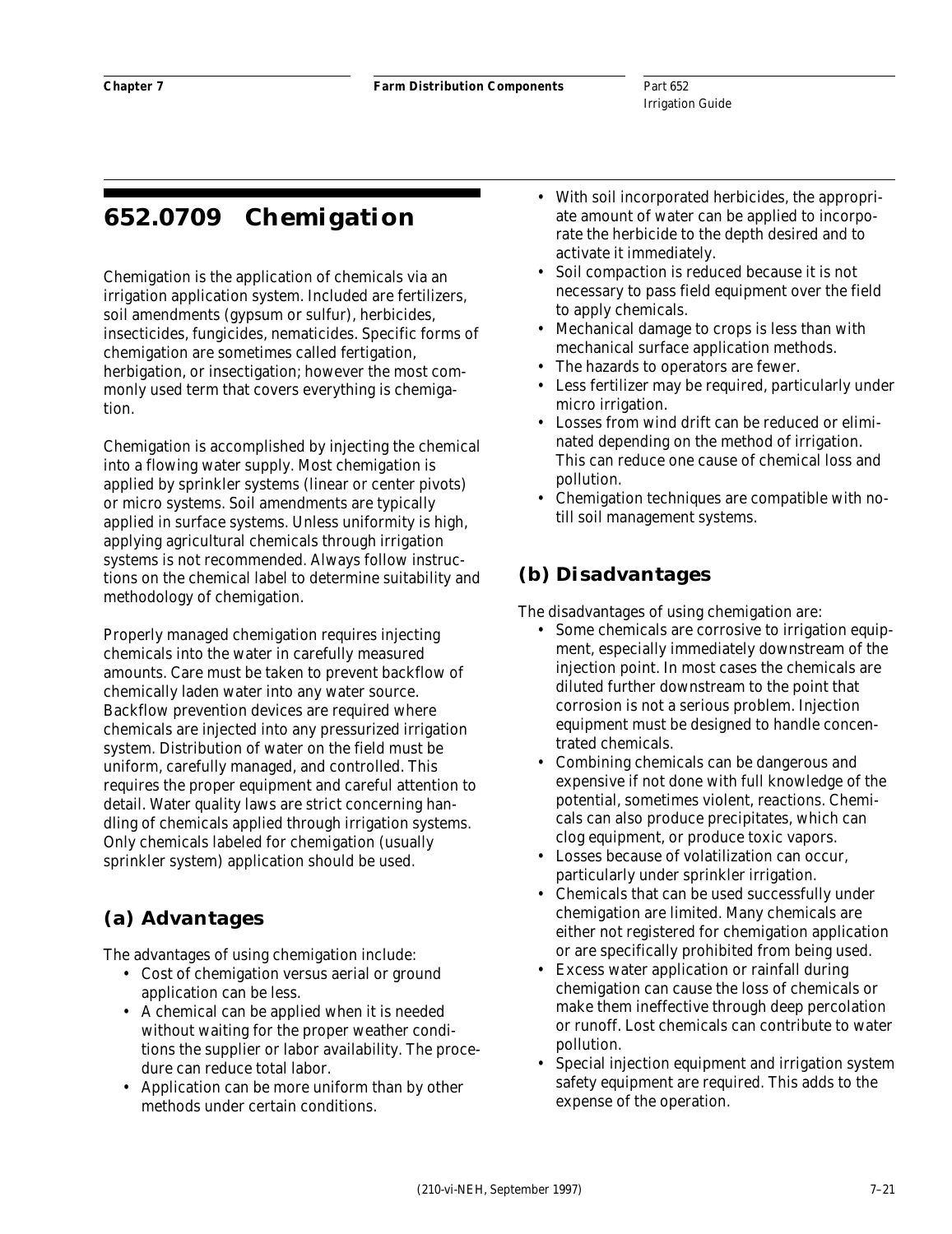- A potential hazard to water supplies is always present particularly with pesticides and herbicides.
- Much is still not known about the best and safest ways to handle chemigation. The technique is relatively new.
- A high degree of management and irrigation uniformity are required.

### **(c) Planning and design considerations**

The following information is intended to give NRCS personnel a general understanding of chemigation on pressure type systems. Detailed design of such systems must be done by a qualified engineering firm or by those involved in the sale and servicing of equipment.

### **(1) Chemical injection equipment**

Chemical compounds to be applied through injection equipment must be in one of the following forms:

- Miscible or emulsible liquid
- Soluble, dry powder (crystal)
- Insoluble, wettable, dispersible powder.

Some equipment is manufactured for specific material (i.e., type of chemical, chemical concentration, viscosity), so the appropriate types of chemicals and equipment should be chosen. The equipment must have adequate capacity. The common methods of injecting chemicals are illustrated in figures 7–3 to 7–8. Pumps can be powered by electric drives, engine drives, or water motors. Equipment can be categorized by the way the inflow rate of the chemical is controlled. The four categories are gravity flow, educator, metering pump, and proportioner system.

#### *(i) Gravity flow from chemical storage tanks*

(fig. 7–3)—This is the crudest category of chemical injection. Control of injection rate is accomplished by adjusting a valve that approximately regulates chemical flow into the irrigation water. Chemical flow is either into the suction end of a pump or into an open gravity flow system. This type injection is generally used in surface systems, particularly to add soil additives, such as sulfur compounds. It requires careful operator attention.

*(ii) Educator—*This is the simplest way of introducing chemicals into the system. Methods used for this category are:

- Injection on suction side of pump (fig. 7–4)
- Venturi principle injection (fig. 7–5)
- Pitot tube injection (fig. 7–6)

The chemical injection rate is approximately proportional to water flow. The method requires some operating attention. It can handle liquids and water soluble or dry material. The educator equipment should be used where water flow is nearly constant.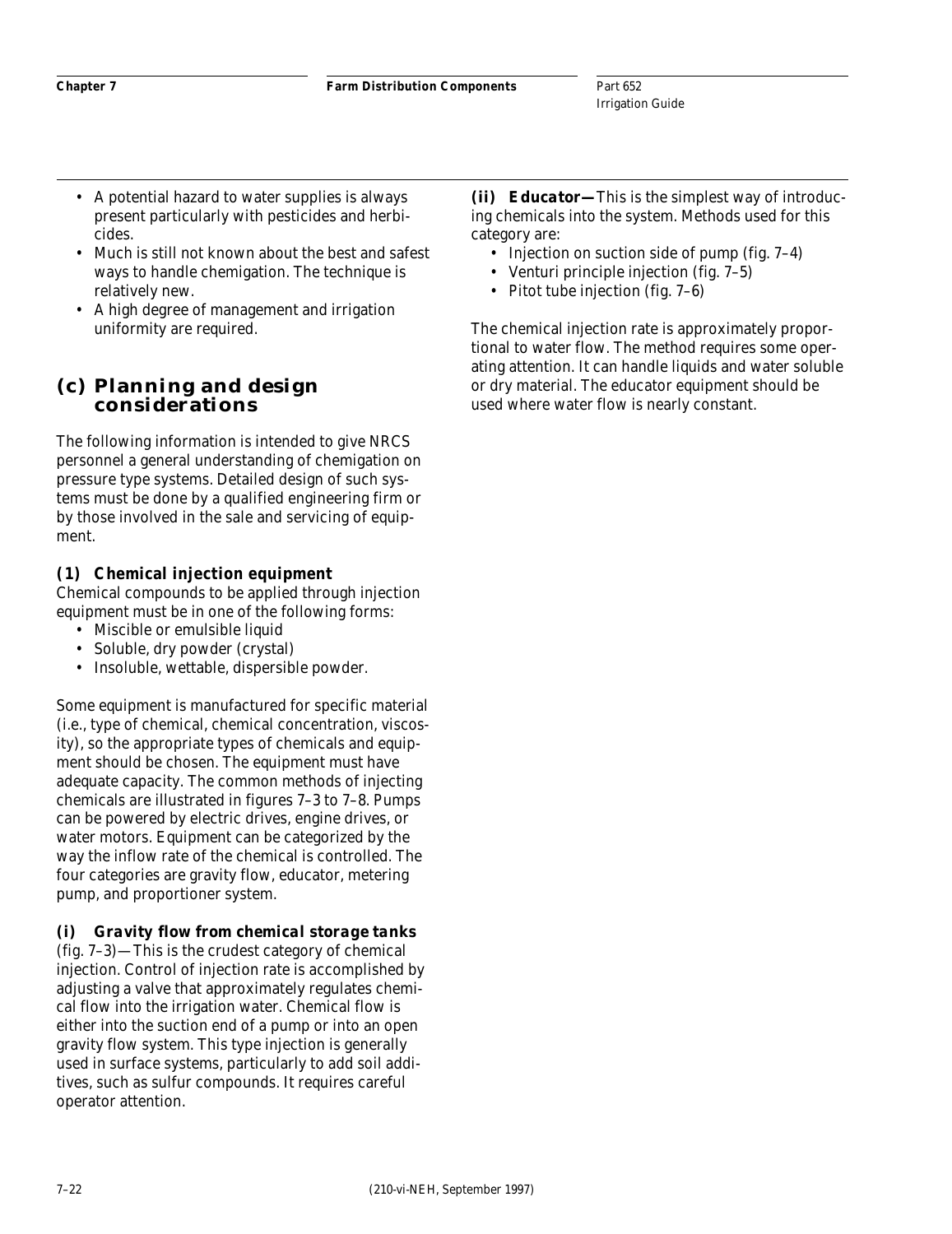



1/ *Note:* Check local regulations before using this method of chemical injection.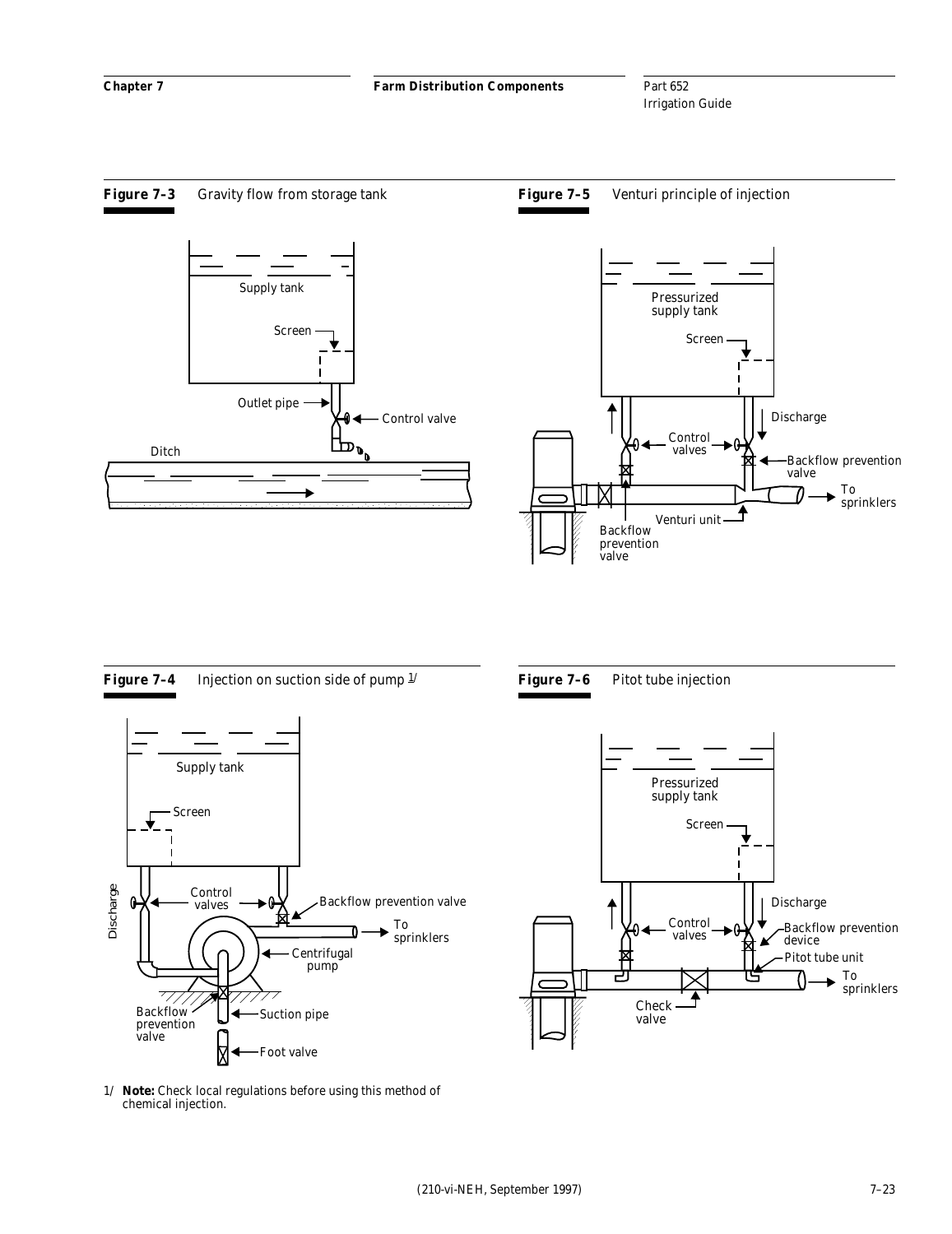*(iii) Metering pump* (fig. 7–7)—This method accurately meters the chemical into the irrigation water at a predetermined rate. The chemical inflow rate is constant with respect to time and allows the operator to make changes in the application rate. It should be used where the rate of water flow is nearly constant. The method of injection used is the injection pump. It can only inject liquids.

*(iv) Proportioner system—*This method of injection accurately proportions chemicals to irrigation water flow. It consists of a sensor that determines the water flow rate, a chemical flow control module, and an injector pump that injects the chemical. This category of injection equipment should be used where the irrigation flow rate varies. It is automatic and requires little operator attention.

#### Figure 7-7 Pressure metering pump injection



#### **(2) Safety equipment**

Technology is available to make the safety aspects of chemigation acceptable. However, any time mechanical devices are being used there is always the possibility of failure, malfunction, or accidents. Successful and safe chemigation requires safety devices be installed on the chemigation system. These devices are designed to eliminate three possible pollution problems:

- Backflow of undiluted chemicals to the nurse tanks or water source
- Spill of chemicals on the surface
- Backflow of water mixed with chemicals from the irrigation system.

American Society of Agricultural Engineering Standard ASAE EP409 covers safety standards for chemigation equipment and operation. Bulletins, such as No. 1717, Safety and Calibration Requirements for Chemigation, from Oklahoma State University, Cooperative Extension Service, are readily available through most Cooperative Extension Service offices.

The Environmental Protection Agency provides stringent requirements for safety equipment and procedures when applying certain agricultural chemicals through pressurized irrigation systems. Chemicals approved for chemigation have specific verbatim statements on the label. They include:

- The system must contain a functional check valve, vacuum relief valve, and low pressure drain appropriately located on the irrigation pipeline to prevent water source contamination.
- The pesticide injection pipeline must contain a functional, automatic, quick-closing check valve to prevent flow of fluid back toward the injection pump.
- The pesticide injection pipeline must also contain a functional, normally closed, solenoidoperated valve located on the intake side of the injection pump and connected to the system interlock to prevent fluid from being withdrawn from the supply tank when the irrigation system is either automatically or manually shut down.
- The system must contain functional interlocking controls to automatically shut off the pesticide injection pump when the water pump motor/ engine stops.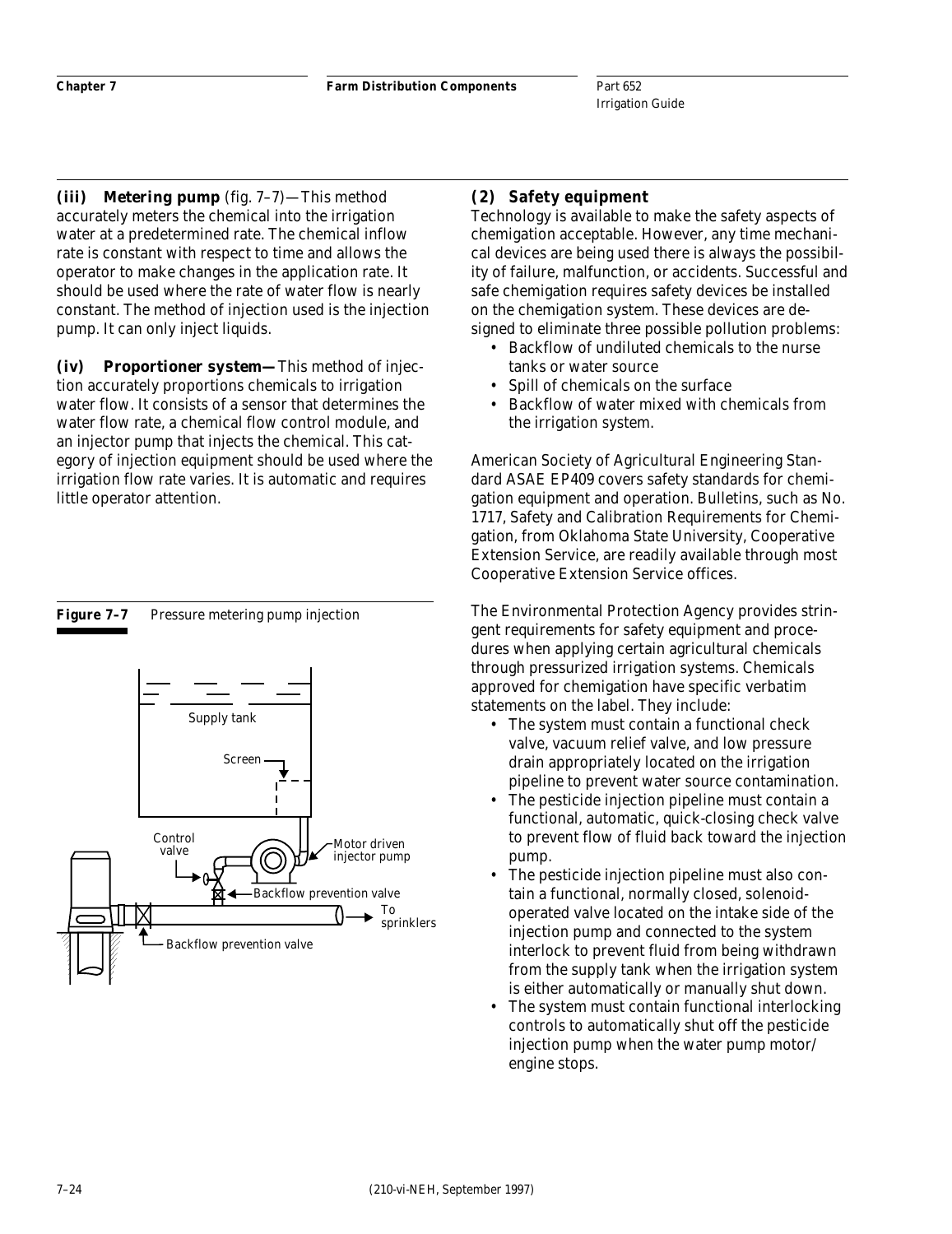- The irrigation line or water pump must include a functional pressure switch which will stop the water pump motor when the water pressure decreases to the point where pesticide distribution is adversely affected.
- Systems must use a metering pump, such as a positive displacement injection pump (i.e., a diaphragm pump) effectively designed and constructed of materials that are compatible with pesticides and capable of being fitted with a system interlock.
- Do not apply pesticides when wind speed favors drift beyond the area intended for treatment.

Safety devices are described in the following paragraphs.

*Interlock—*This connects the irrigation pumping plant and the chemical injection pump. If the irrigation pump stops (line pressure drops), the injection pump stops.

*Low pressure drain—*An automatic low pressure drain should be placed on the bottom of the irrigation pipeline. If the mainline check valve leaks, the solution will drain away from, rather than flow into the water source.

*Backflow prevention valve—*Used to keep water or a mixture of water and chemical from draining or siphoning back into the water source (fig. 7–8).

**Figure 7–8** Backflow prevention device using check valve with vacuum relief and low pressure drain



*Inspection port—*Located between the pump discharge and the mainline check valve, the port allows for a visual inspection to determine if the check valve leaks. The vacuum relief valve connection can serve as an inspection port.

*Chemical injection line check valve—*This device stops flow of water from the irrigation system into the chemical supply tank and, if the opening pressure is large enough, can prevent gravity flow from the chemical supply tank into the irrigation pipeline following an unexpected shutdown (figs. 7–9 and 7–10).

*Chemical suction line strainer—*The strainer is necessary to prevent clogging or fouling of the injection pump, check valve, or other equipment.

*Solenoid valve—*Additional protection can be provided by installation of a normally closed solenoid valve so that it is electrically interlocked with the engine or motor driving the injection pump. The valve provides a positive shutoff on the chemical injection line. If any portion of the downstream irrigation system is lower than the chemical tank, the solenoid valve can prevent the chemical from being siphoned out of the tank.

*Chemical resistant hose clamps and fittings—*All components that are in contact with the chemical or chemical mixture, from the strainer to the point of injection on the irrigation pipeline, should be made of chemically resistant materials.

*Check valve—*Used in a pipeline to allow flow in one direction only.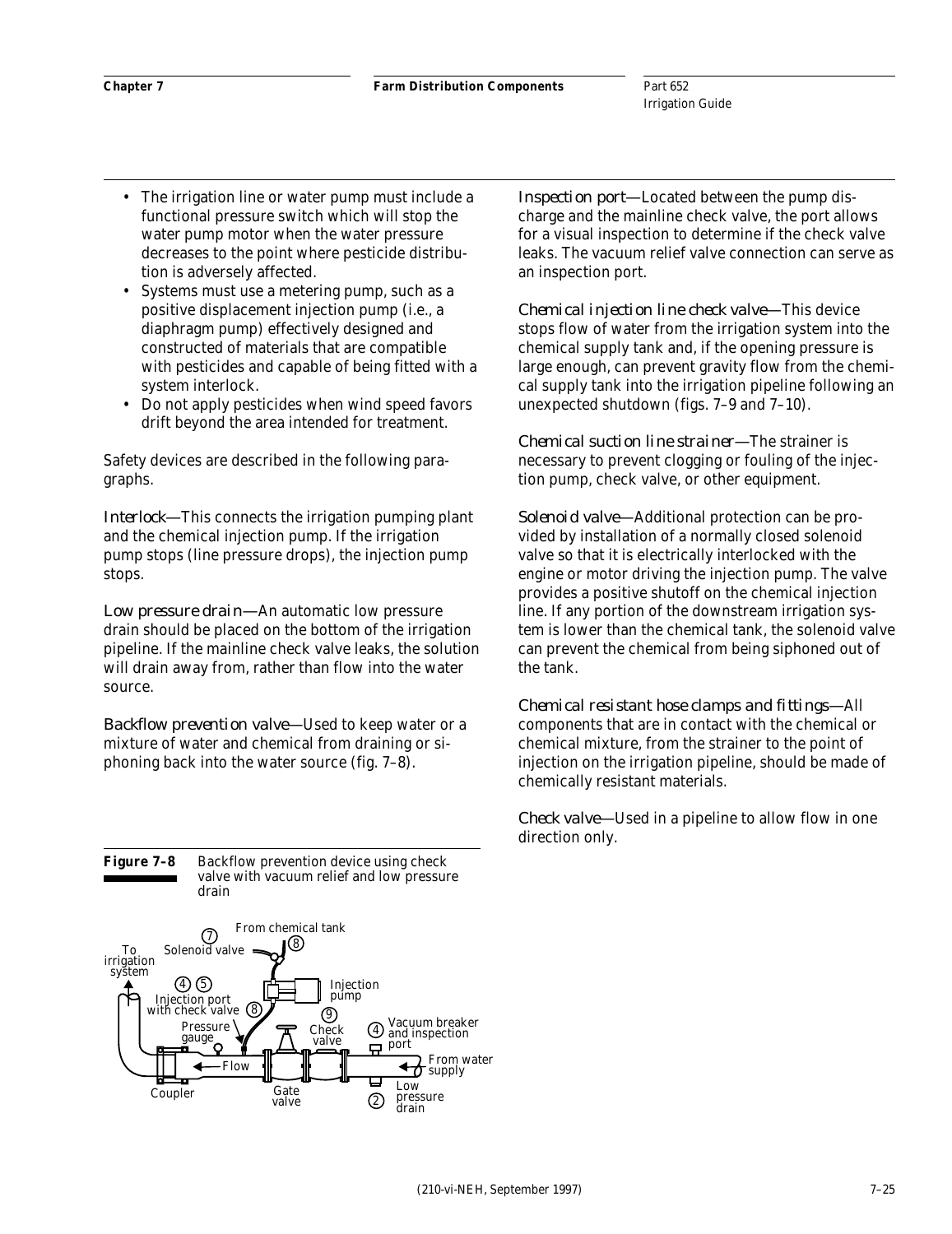**Chapter 7 Farm Distribution Components**

Part 652 Irrigation Guide







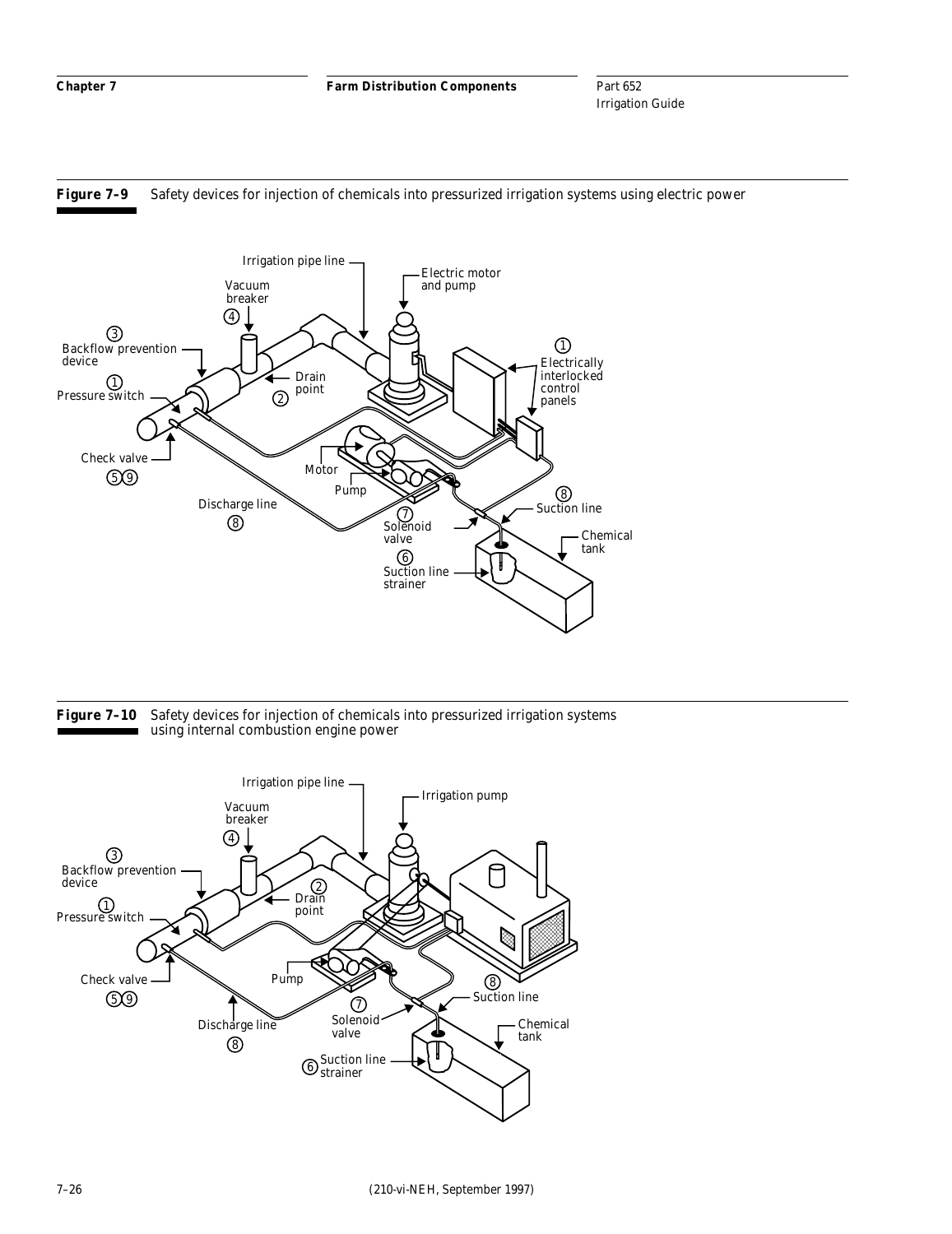#### **(3) Fertilizer application**

The great variety of fertilizer products available allow several choices to be considered in selecting a fertilizer for a particular situation. The three categories of fertilizers used are clear liquid, dry, and suspension liquid.

*Clear liquid fertilizers—*These materials are flowable products containing nutrients in solution. This makes them convenient to handle with pump injectors, venturi-tubes, and gravity flow from gravity storage tanks. Liquid fertilizers contain a single nutrient or combinations of nitrogen (N), phosphate (P), and potash (K). The most common liquid fertilizers used are listed in table 7–4.

*Dry fertilizers—*A wide variety of soluble dry fertilizers is used for injection into irrigation systems. The dry fertilizer may be dissolved by mixing with water in a separate open tank and then injected into the irrigation stream, or they can be placed in a pressurized container through which is bypassed a portion of the sprinkler stream. In the later case the bypassed stream continuously dissolves the solid fertilizer until it has been applied. Typical dry fertilizers are shown in table 7–5.

*Suspension liquid fertilizers—*Suspension liquid fertilizers produce higher analysis grades than clear grades given the same ratio of N, P, and K. Table 7–6 shows a comparison of typical analysis of clear and suspension liquid fertilizers. The suspension mixtures contain 110 to 133 percent more plant nutrients than corresponding clear liquids. Because of their higher nutrient content, suspensions generally are manufactured, handled, and applied at less cost than clear liquids. Another advantage is that they can hold large quantities of micronutrients.

| Solution product             | Total<br>nitro | Avail<br>phos<br>acid | Water<br>soluble<br>potash | Total<br>sulfur |             | Approximate pounds of product<br>for 1 pound of nutrient |    |   |
|------------------------------|----------------|-----------------------|----------------------------|-----------------|-------------|----------------------------------------------------------|----|---|
|                              | %N             | %P                    | $\% K$                     | $\% S$          | N           | P                                                        | K  | S |
| Ammonium nitrate             | 20             |                       |                            |                 | 5           |                                                          |    |   |
| Ammonium phosphate           |                | 8                     | 24                         |                 | 12          | 4                                                        |    |   |
| Potassium ammonium phosphate | 15             | 15                    | 10                         |                 | 7           | 7                                                        | 10 |   |
| (N-P-K liquid mixes)         | 10             | 10                    | 10                         |                 | 10          | 10                                                       | 10 |   |
|                              | 15             | 8                     | 4                          |                 | 7           | 12.5                                                     | 25 |   |
| Urea (low biuret)            | 23             |                       |                            | 4.4             |             |                                                          |    |   |
| Urea - ammonium nitrate      | 32             |                       | 3.1                        |                 |             |                                                          |    |   |
| Phosphoric acid              |                | $52 - 54$             |                            |                 | $1.8 - 1.9$ |                                                          |    |   |
| Calcium ammonium nitrate     | 17             |                       |                            |                 | 6           |                                                          |    |   |

**Table 7–4** Liquid fertilizers (solutions) for sprinkler application  $\frac{1}{l}$ 

1/ Source: National Fertilizer Development Center, Tennessee Valley Authority, Muscle Shoals, Alabama, 1965.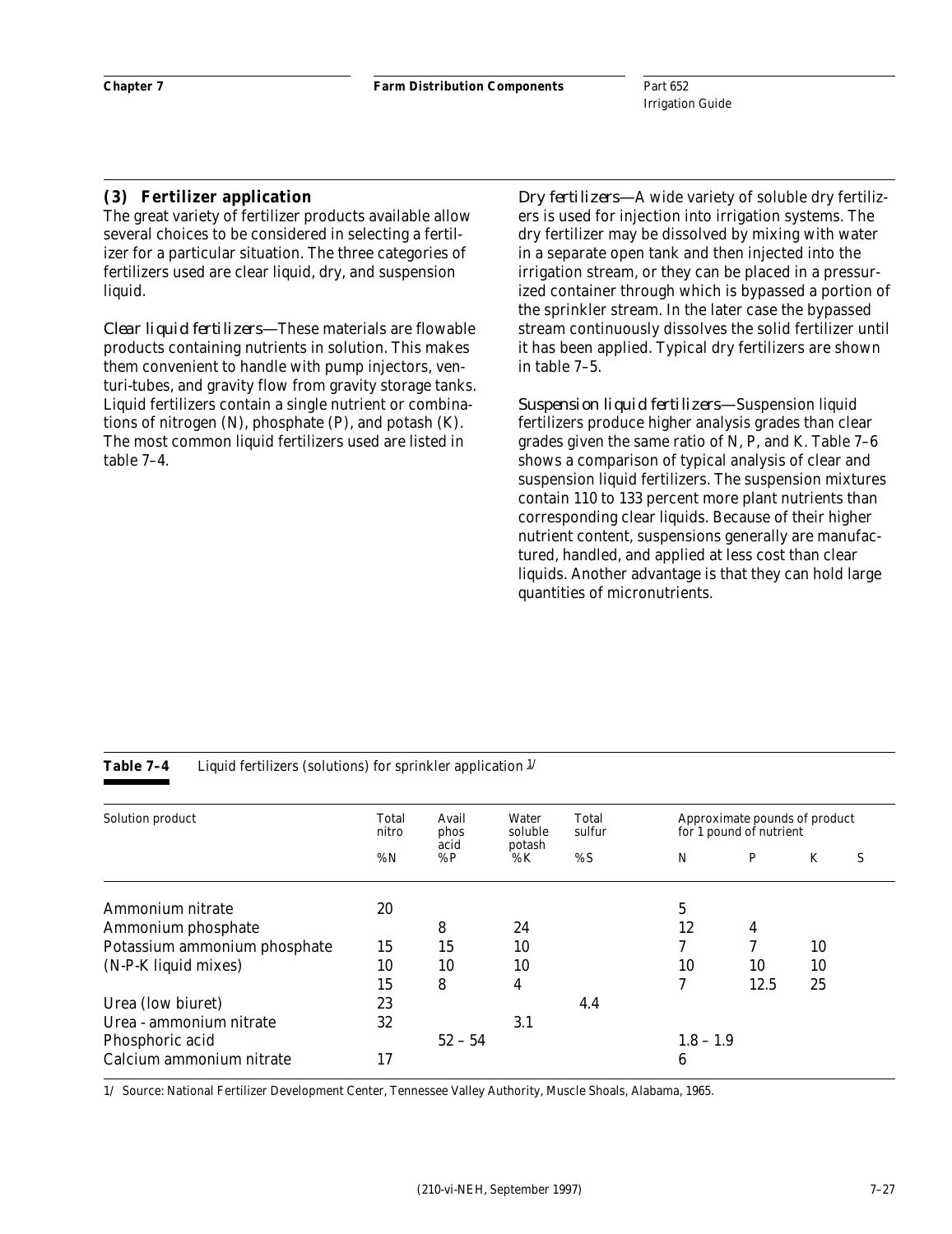**Chapter 7 Farm Distribution Components**

Part 652 Irrigation Guide

#### **Table 7-5** Dry fertilizers for sprinkler application  $\frac{1}{l}$

| Dry product                      | Total<br>nitro | Avail<br>phos      | Water<br>soluble   | Total<br>sulfur |                          | Approximate pounds of product for<br>1 pound of nutrient |                          |     |  |  |
|----------------------------------|----------------|--------------------|--------------------|-----------------|--------------------------|----------------------------------------------------------|--------------------------|-----|--|--|
|                                  | %N             | acid<br>% $P_2O_4$ | potash<br>% $K_2O$ | % S             | N                        | $P_2O_4$                                                 | $K_2O$                   | S   |  |  |
| Ammonium nitrate                 | 33.5           |                    |                    |                 | 3                        |                                                          |                          |     |  |  |
| Calcium ammonium nitrate         | 26             |                    |                    |                 | 4                        |                                                          |                          |     |  |  |
| (Mono) ammonium phosphate        | 11             | 48                 |                    | 2.6             | 9                        | $\boldsymbol{2}$                                         |                          | 40  |  |  |
| Ammonium phosphate sulfate       | 13             | 39                 |                    | 7               | 8                        | 2.5                                                      |                          | 14  |  |  |
| Ammonium phosphate sulfate       | 16             | 20                 |                    | 15.4            | 6                        | 5                                                        |                          | 7   |  |  |
| Ammonium phosphate nitrate       | 24             | 20                 |                    |                 | 4                        | $\bf 5$                                                  |                          |     |  |  |
| Ammonium phosphate nitrate       | 27             | 14                 |                    |                 | 4                        | $\boldsymbol{7}$                                         |                          |     |  |  |
| Diammonium phosphate             | 21             | 53                 |                    |                 | $\mathbf 5$              | $\boldsymbol{2}$                                         |                          |     |  |  |
| Ammonium chloride                | 25             |                    |                    |                 | 4                        |                                                          |                          |     |  |  |
| Ammonium sulfate                 | $20 - 21$      |                    |                    | 24              | $\mathbf 5$              |                                                          |                          | 4   |  |  |
| Calcium nitrate                  | 15.5           |                    |                    |                 | 6                        |                                                          |                          |     |  |  |
| Sodium nitrate                   | 16             |                    |                    |                 | $\boldsymbol{6}$         |                                                          |                          |     |  |  |
| Potassium nitrate                | 13             |                    | 44                 |                 | 8                        |                                                          | 2.3                      |     |  |  |
| Urea                             | 45-46          |                    |                    |                 | 2.2                      |                                                          |                          |     |  |  |
| Double or treble super phosphate |                | $42 - 46$          |                    | 10              |                          | 2.3                                                      |                          | 10  |  |  |
| Potassium chloride               |                |                    | 60-62              |                 |                          |                                                          | 1.7                      |     |  |  |
| Potassium sulfate                |                |                    | 50-53              | 18              |                          |                                                          | $\boldsymbol{2}$         | 5.5 |  |  |
| Sulfate potash magnesia          |                |                    | 26                 | 15              |                          |                                                          | 4                        | 7   |  |  |
| Nitrate soda potash              | 15             |                    | 14                 |                 | $\overline{\mathcal{U}}$ |                                                          | $\overline{\mathcal{U}}$ |     |  |  |

1/ Source: National Fertilizer Development Center, Tennessee Valley Authority, Muscle Shoals, Alabama, 1965.

| Table 7-6        | Comparison of typical analysis of clear<br>suspension-type liquid fertilizers $1/$ |                |  |  |  |  |
|------------------|------------------------------------------------------------------------------------|----------------|--|--|--|--|
| Ratio<br>$N-P-K$ | Grade<br>clear                                                                     | Suspension     |  |  |  |  |
| 3:1:0            | $24 - 8 - 0$                                                                       | $27-9-0$       |  |  |  |  |
| 2:1:0            | $22 - 11 - 0$                                                                      | $26-13-0$      |  |  |  |  |
| 1:1:0            | $19-19-0$                                                                          | $21 - 21 - 0$  |  |  |  |  |
| 1.2.2            | 8-8-8                                                                              | $15 - 15 - 15$ |  |  |  |  |
| 1:3:1            | $5-10-10$                                                                          | $10-20-20$     |  |  |  |  |
| 1:3:2            | $5 - 15 - 10$                                                                      | $9 - 27 - 18$  |  |  |  |  |
| 1:3:3            | $3-9-9$                                                                            | $7 - 21 - 21$  |  |  |  |  |

1/ Source: National Fertilizer Development Center, Tennessee Valley Authority, Muscle Shoals, Alabama, 1965.